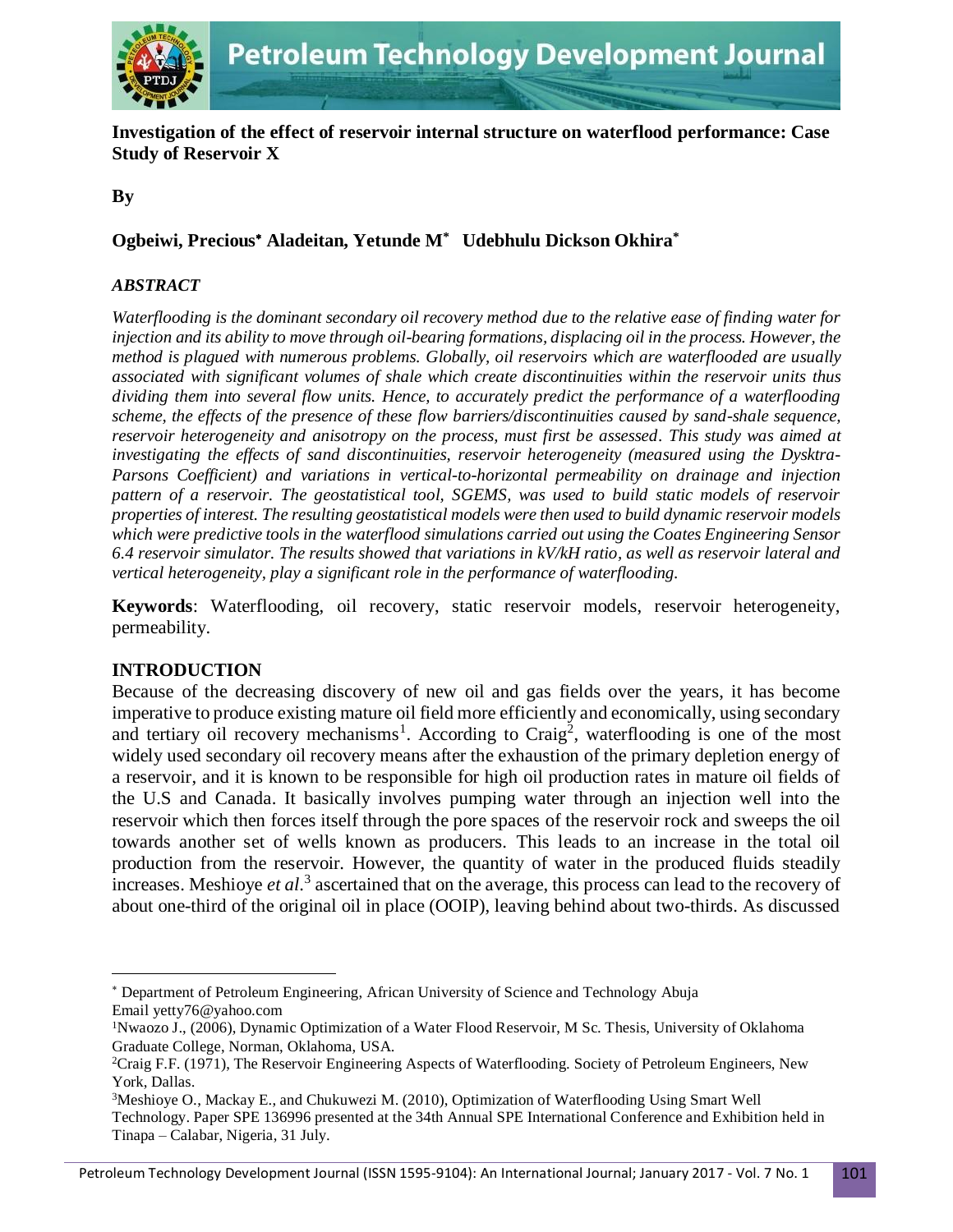by Asadollahi<sup>4</sup>, the popularity of water injection is mainly due to water availability, mobility, displacement efficiency and ease of injection.

Even with its numerous advantages, like any other process, waterflood still has lots of challenges. Handyside *et al.*<sup>5</sup> noted that poor sweep efficiency and low contact factor are common problems that plague waterflooding. The contact factor is determined by improper displacement in a direction orthogonal to the reservoir strata. In reservoirs with lateral heterogeneity, or those in which bedding planes exhibit anisotropy, poor areal displacement efficiency is common. This means large areas are left with high oil saturation for a given economically acceptable watercut in the production wells.

According to Awejori et al.<sup>6</sup>, large hydrocarbon volumes are found in reservoir systems associated with high shale volumes. These high shale volumes create heterogeneities and discontinuities within the reservoir units and this causes the reservoir to be divided into several flow units. The presence of flow barriers caused by these shales and variations in directional permeability across the reservoir strongly affects the drainage patterns and the sweep efficiency of water injection processes.

Therefore, to accurately estimate the efficiency of a waterflooding process, an assessment of the impact of sand discontinuities or connectivities in these reservoirs is required for realistic performance predictions of the schemes and estimation of associated confidence limits. This is particularly important during the pre-development stage when major investment decisions are to be made based on a limited number of exploration wells, since these reservoir systems are composed of various genetic reservoir units ranging from clean channel lag and storey axis sands, with a high net-to-gross to thin-bedded levee over-bank deposits containing lower sand fractions.

Several authors have presented methodologies involving the use of geostatistical and/or dynamic reservoir simulation as predictive tools for reservoir management; some of them are presented below:

Akingbade *et al*. 7 sought to identify and reduce uncertainty in the depositional architecture of the Bonga field reservoir in the offshore Niger Delta adopting a holistic approach involving the use of loop stratigraphy interpretation, as well as detailed static and dynamic modeling techniques. Their results showed that integrating static and dynamic modeling provides a better way of understanding reservoirs by eliminating scenarios that do not honor all the data available.

Abbaszadeh *et al.*<sup>8</sup> presented a method for an integrated geostatistical reservoir characterization of the Chicontepec field in Mexico, using the multivariate multi-Gaussian technique to integrate data sources and scales. The resulting geostatistical models were then calibrated to available production data, and used as predictive tools for a  $CO<sub>2</sub>$ -EOR process.

Technology Conference held in Kuala Lumpur, Malaysia, 3–5 December.

 $\overline{\phantom{a}}$ <sup>4</sup>Asadollahi M., (2012). Waterflooding Optimization for Improved Reservoir Management, Ph.D. dissertation, Norwegian University of Science and Technology (NTNU), Trondheim, Norway.

<sup>5</sup>Handyside D. O., Karaoguz O.K., Deskin R.H. and Mattson G.A., (1992), A Practical Application of Stochastic Modeling Techniques for Turbidite Reservoirs. Paper SPE 24892 presented at the 67th Annual Technical Conference and Exhibition of the Society of Petroleum Engineers held in Washington, DC, October 4-7. <sup>6</sup>Awejori G.A (2010), Integrated Petrophysical Evaluation of Turbiditic Sands in Niger Delta Basin, MSc. Thesis,

Unpublished, AUST, 23rd December.

<sup>7</sup>Akingbade, D., Umurhohwo, J., Effiom, O., Pirmez, C. and Weaver, S. (2011), An Integrated Approach to Identifying and Reducing Reservoir Uncertainties in a Turbidite Deep Water Environment. SPE 150740 presented at the Nigeria Annual International Conference and Exhibition held in Abuja, Nigeria, 30 July–3 August. <sup>8</sup>Abbaszadeh, M., Ohno, K., Okano, H. and Morales, J. (2008), Reservoir Characterization and CO2-EOR Injection Studies in Chicontepec Turbidite Reservoirs, Mexico. Paper IPTC 12637 presented at the International Petroleum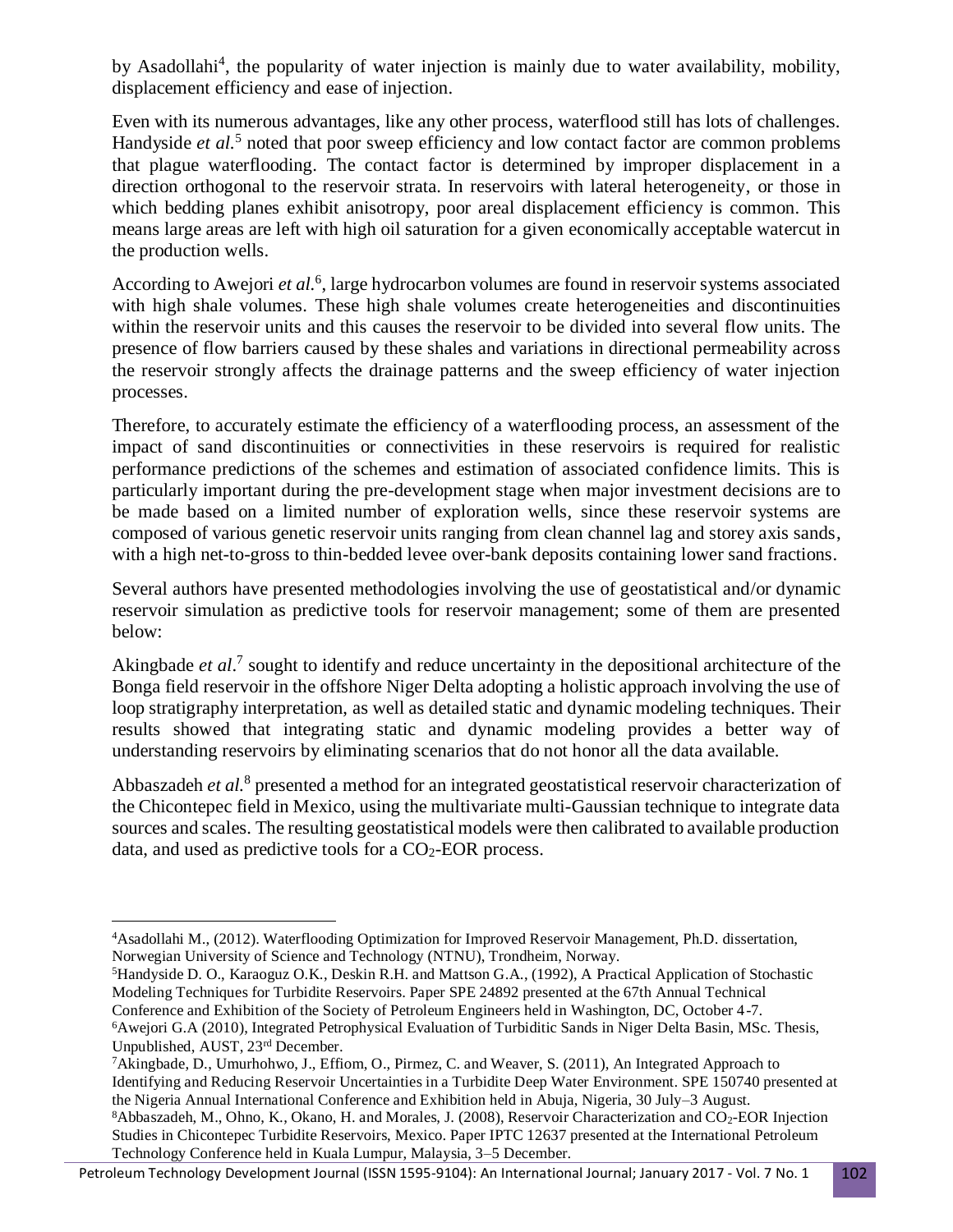Spath *et al.*<sup>9</sup> studied waterflood optimization using a combined geostatistical 3D streamline approach. They used a combination of stochastic reservoir description techniques and streamline simulation to optimize volumetric sweep efficiency in a mature West Texas waterflood. An IMPES, finite-difference scheme was then used to validate the results obtained. Their results showed that the combination of multiple realization property distribution with an efficient streamlined model is a much better alternative to the traditional, finite-difference approach.

This study was aimed at investigating the effects of sand discontinuities, reservoir heterogeneity (measured using the Dysktra-Parsons Coefficient) and variations in vertical-to-horizontal permeability on drainage and injection pattern of a reservoir. The geostatistical tool, SGEMS, was used to build static models of reservoir properties of interest. The resulting geostatistical models were then used to build dynamic reservoir models which were predictive tools in the waterflood simulations carried out using the Coates Engineering Sensor 6.4 reservoir simulator.

# **METHODOLOGY**

This research involved the evaluation of the effect of internal sand distribution on the performance of waterflooding. The study was conducted using data obtained from Reservoir X located in the deep offshore of the Gulf of Mexico. The scope included an assessment of the impact of sand discontinuities or connectivities in turbidite reservoirs using directional permeability variations across the reservoir as well as flow barriers due to shale presence on the drainage and injection patterns of hydrocarbon-bearing petroleum containing rocks. The impact of reservoir heterogeneity (measured using Dykstra-Parsons coefficient) on reservoir/waterflood performance was also analyzed. The scope of this research did not include creating the actual development and production strategy that can be implemented on the reservoir of interest.

The tools used in this study include: The Stanford Geostatistical Modeling Software (SGEMS), and Coates Engineering Sensor 6K. SGEMS was used to create geostatistical models of reservoir properties distributions. These properties included reservoir lithofacies, net-to-gross ratio, shale volume, porosity and permeability. Special emphasis was given to data integration from all available sources so as to constrain computed petrophysical values as well as generate fine-scale property distributions within the reservoirs. The resulting geostatistical models were then used to build various dynamic reservoir models which were predictive tools in the waterflood simulations. Coates Engineering Sensor 6K was used in performing simulations for the different waterflood scenarios analyzed. The simulation results were analyzed by evaluating trends of field average reservoir pressure, oil production rate, cumulative oil production and field water-cut over time for several scenarios of waterflood considered.

## **Case Study: The Reservoir X**

Reservoir X is in the Gulf of Mexico. The reservoir is made up of a series of turbidite sands of Miocene to Pliocene age deposited within a mini-basin. The reservoir was a good candidate for secondary recovery because it has limited aquifer influx, very over-pressured and compacting, with an initial reservoir pressure of 11,305 psia and was under saturated. The reservoir also has good structure relief, good connectivity and directional permeabilities. Its sands are generally characterized as sheet sands and channelized deposits but massive fine and very-fine grained sands are also observed. The sheets have excellent lateral pressure communication and shales at the

 $\overline{\phantom{a}}$ <sup>9</sup>Spath J. and McCants S. (1997), Waterflood Optimization using a Combined Geostatistical – 3D Streamline Simulation Approach: A Field Example. Paper 38355-MS presented at the SPE Rocky Mountain Regional Meeting, Wyoming, 18–21 May.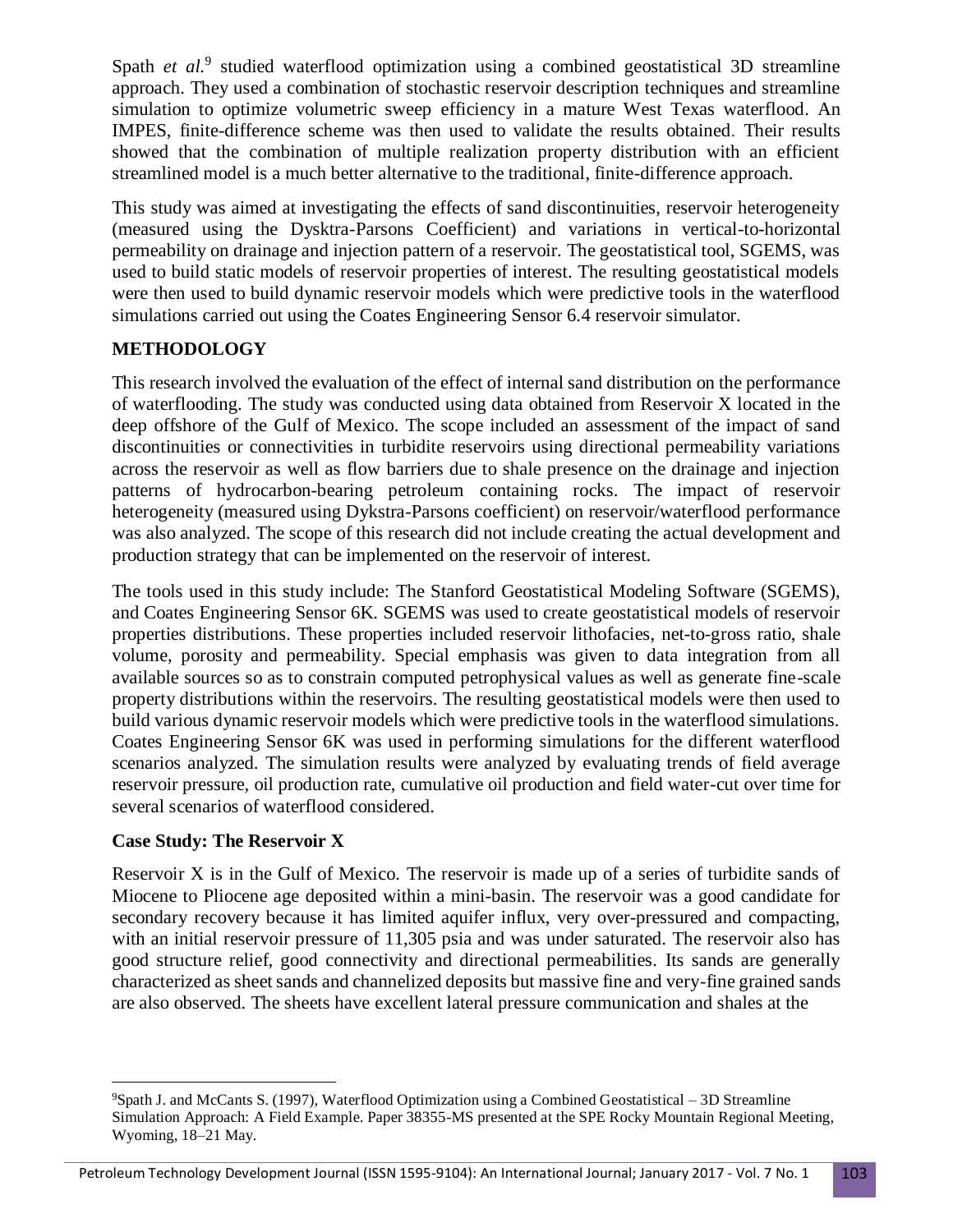internal zones do not necessarily divide the reservoir into compartments as seen from production and pressure history.

As discussed by Lach<sup>10</sup>, seawater injection commenced in 1999 when reservoir pressure was about 6,800 psia, approximately 4,500 psi below the original 11,305 psia and significant water breakthrough has occurred. Some of the waterflood objectives are to maintain/stabilize pressure to prevent the sands from producing below their bubble points and to minimize well completion. Its original oil in place is estimated at 534 MMSTB.

| <b>PROPERTY</b>                                  | <b>VALUE</b> |
|--------------------------------------------------|--------------|
| Area (Acre)                                      | 4917         |
| Average porosity, $\phi$ (%)                     | 28           |
| Average Water Saturation, $S_{wa}$ (%)           | 0.22         |
| Net/gross sand                                   | 0.9          |
| Average Permeability, (mD)                       | 125          |
| Reservoir thickness, (ft)                        | 99           |
| Datum depth (ft)                                 | 16726        |
| Initial reservoir pressure at datum, $P_R$ (psi) | 11305        |
| Bubble point pressure (psia)                     | 6306         |
| Oil viscosity, $\mu$ (cP)                        | 0.782        |
| Oil initial FVF (rb/stb)                         | 1.39         |

 **Table 1: Average properties of the Reservoir X (Lach<sup>10</sup>)**

# **Reservoir Characterization and Static Reservoir Modeling**

Stanford Geostatistical Modeling Software (SGEMS), an open-source computer package for solving problems involving spatially related variables, was used. Each reservoir property data was assessed using histograms and variograms. For each property, anisotropic variograms were used to adequately capture the spatial correlation between data points. The properties evaluated include: shale volume, lithofacies, total porosity, permeability, and net-to-gross ratio.

# **Statistical Analysis**

# *Facies Interpretation*

 $\overline{\phantom{a}}$ 

Reservoir X consists of deepwater turbidite sands and shale. There are three lithofacies of interest as seen from type logs shown in Figure 1. They include clean turbidite sandstone with a minor fraction of concretions, sandstone with significant concretions mixed with shale, and clearly nonreservoir facies consisting of shale and entirely cemented sandstone with representative codes of 1, 2 and 3 respectively. The spatial distribution of these facies types affects fluid flow tremendously.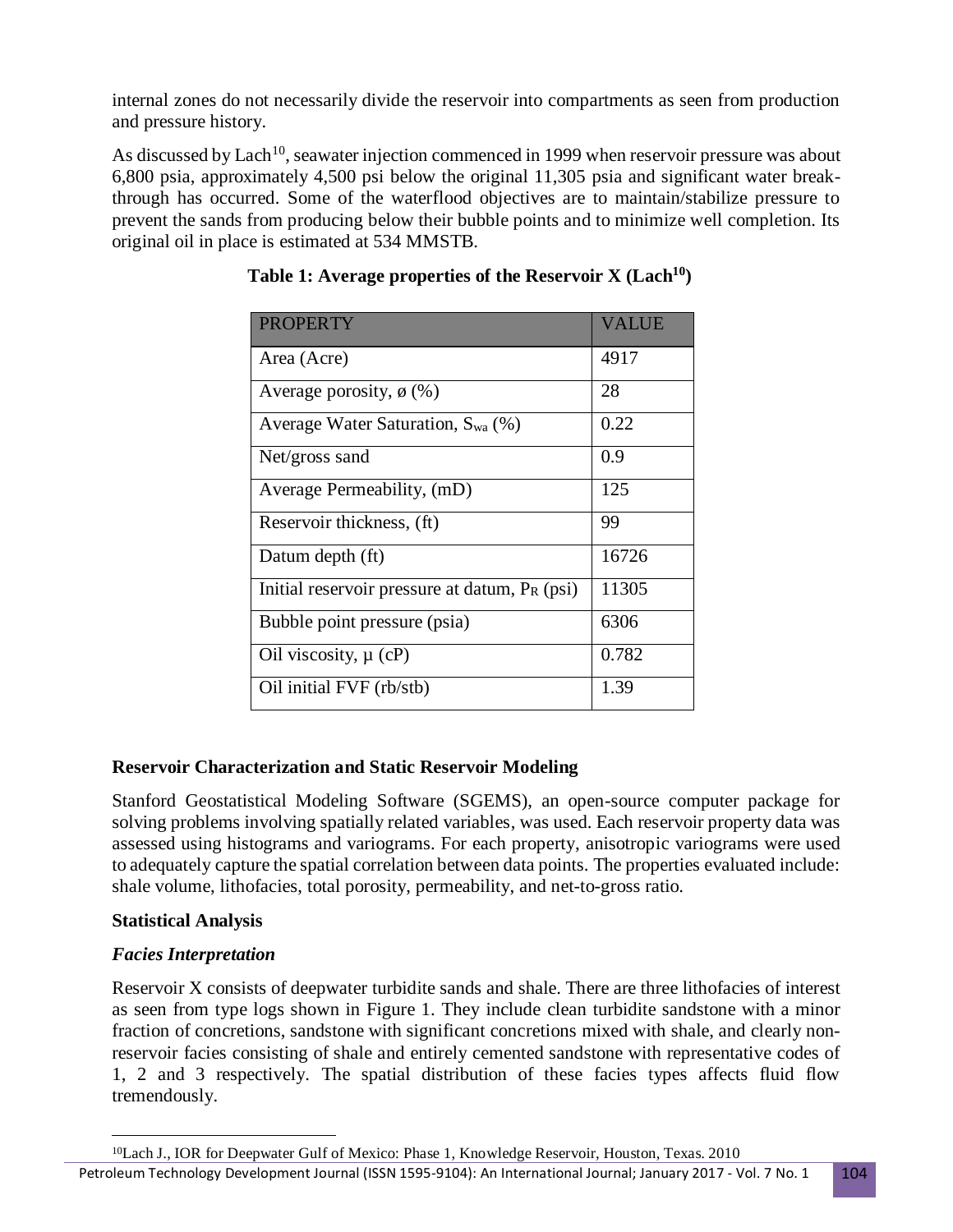

**Figure 1:** Type log of a well in the Reservoir X used to illustrate facies type  $(Lach<sup>10</sup>)$ .

From the histogram plot (Figure 2), a unimodal distribution was observed with clean sandstone (facies 1) being the most common lithofacies in the reservoir. Also evident is the reservoir zone of interest with a significant proportion of sandstone with significant concretions mixed with shale (facies 2). To model the spatial correlation between the data points, anisotropic variograms were used in the variogram analysis. These models were to be used in the generation of lithofacies realizations.



**Figure 2:** Histogram for lithofacies.

## *Porosity*

From the histogram for porosity shown in Figure 3, a unimodal porosity distribution is observed with the minimum and maximum porosity values of 0.07 (6.96%) and 0.385 (38.5%) respectively.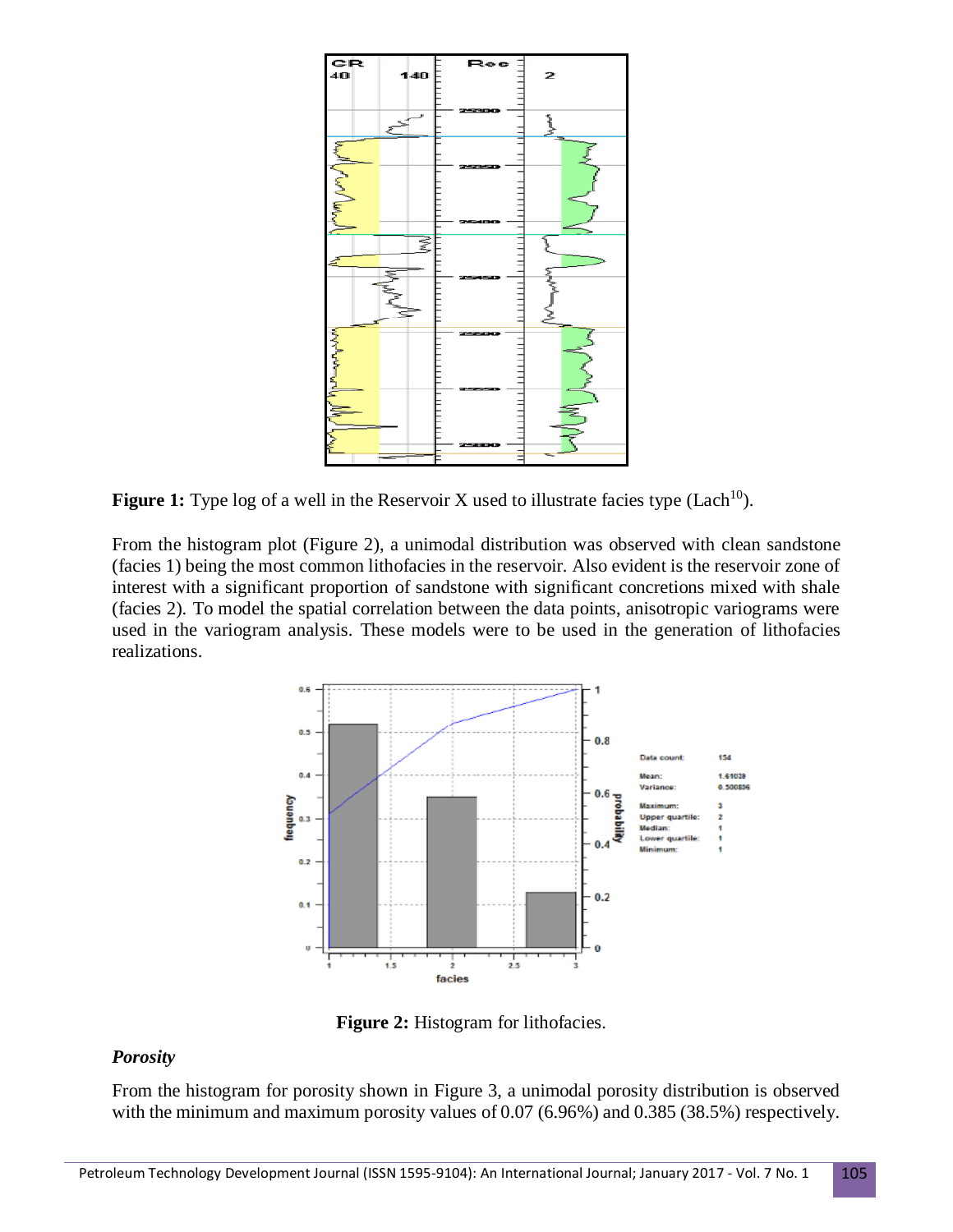The modal porosity values are between 0.25 and 0.26. The mean porosity value is 0.24 (24.3%) and the standard deviation is 0.06 (6.5%).

To aid in the generation of equiprobable realizations, variogram analysis was conducted on the porosity data set and Gaussian model was also used to fit the data set by visual inspection and the variogram directions captured the spatial variation in the porosity data points. However, due to the sparseness of the data points used in the model, it was necessary to generate cross variograms for porosity as the primary variable and shale volume,  $V_{sh}$ , as the secondary variable. The anisotropic and cross variograms generated were then used to build equiprobable realizations of the porosity for the model.



**Figure 3:** Histogram for porosity.

### *Permeability*

Figure 4 is a plot of the histogram of the permeability data. A unimodal distribution was observed with the data range of  $10 - 100$  md (logperm values of 1-2) as the most likely. The average permeability is 1.92 (83.1 md) and the standard deviation is 1.87 (73.79 md). The range of log perm values was between -4.05 (0.0001md) and 3.43 (2700 md).

A variogram were then built to capture the spatial variation of permeability between data points. This variogram in combination with the anisotropic variogram earlier generated for porosity was then used in the building of equiprobable realizations of the permeability distribution across the model using sequential Gaussian co-simulation (COSGSIM). This was due to the sparseness of the data points used in the model. Hence a cross variogram for permeability as the primary variable and porosity as the secondary variable was built.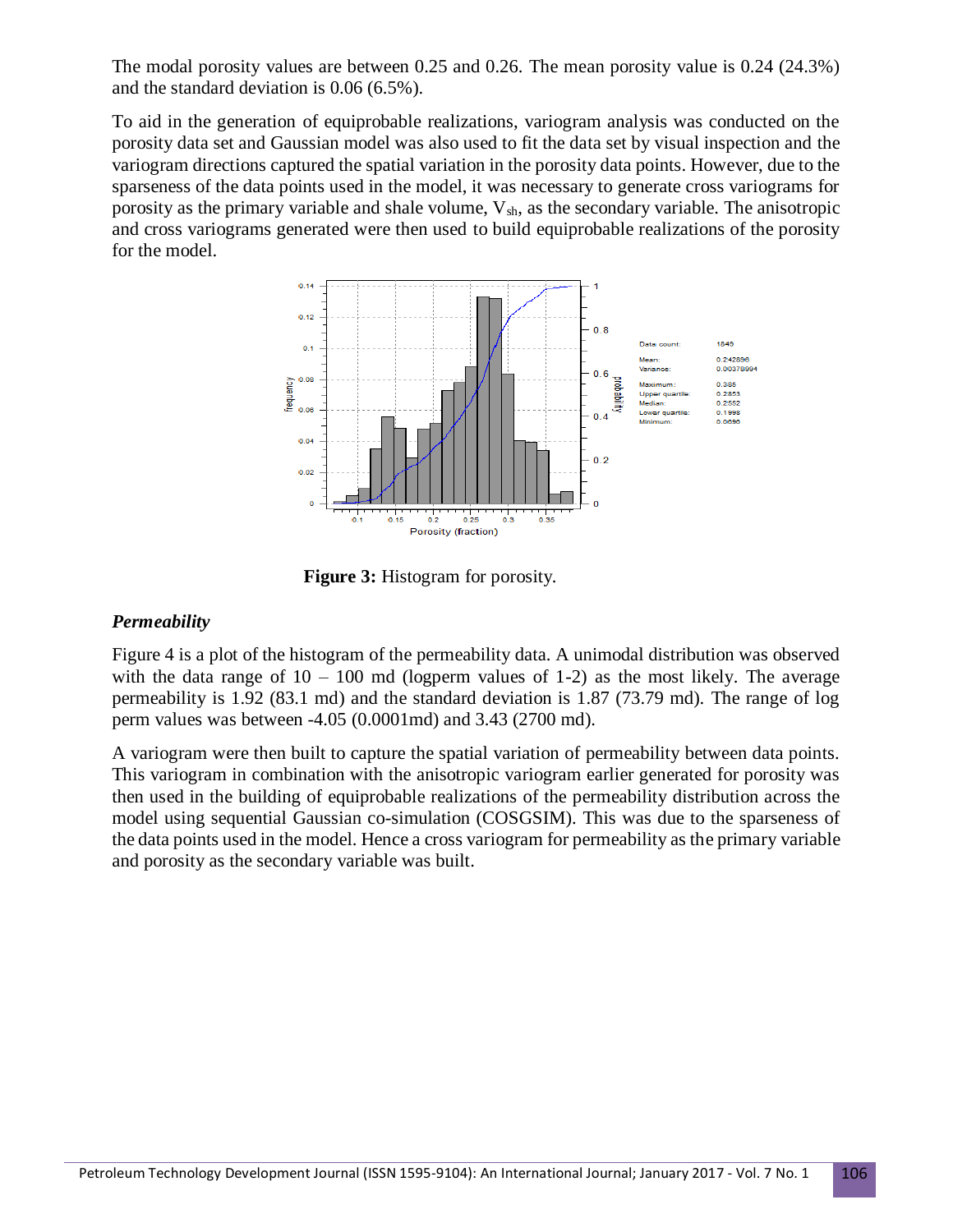

**Figure 4:** Histogram for permeability.

#### *Net-to-Gross*

As seen from the Figure 5, the NTG values peaked at 97.4% with the lowest value occurring at 55.4%. From the histogram plot, a unimodal distribution was observed. It was also observed that the most common or likely NTG value is around 55%. The mean value is 76.03% while a standard deviation of 19.6% was observed.

To model the spatial correlation between the data points, anisotropic and cross-variograms were built and were used to generate realizations. Also, it was necessary to generate cross variograms for net-to-gross as the primary variable and porosity as the secondary variable due to the sparseness of the data points used in the model.



 **Figure 5:** Histogram for net-to-gross ratio.

#### *Shale Volume*

Figure 6 is a histogram of the shale volume data. A unimodal distribution of shale volume was observed with the minimum and maximum values for NTG as 0 % and 99.6% respectively. It was also observed that the most common or likely shale volume value for the wells considered was within the rangeof 0 - 6%. This means that the reservoir contains a large amount of clean sandstone as observed from the facies histogram). The mean value is given as 17.3%. To model the spatial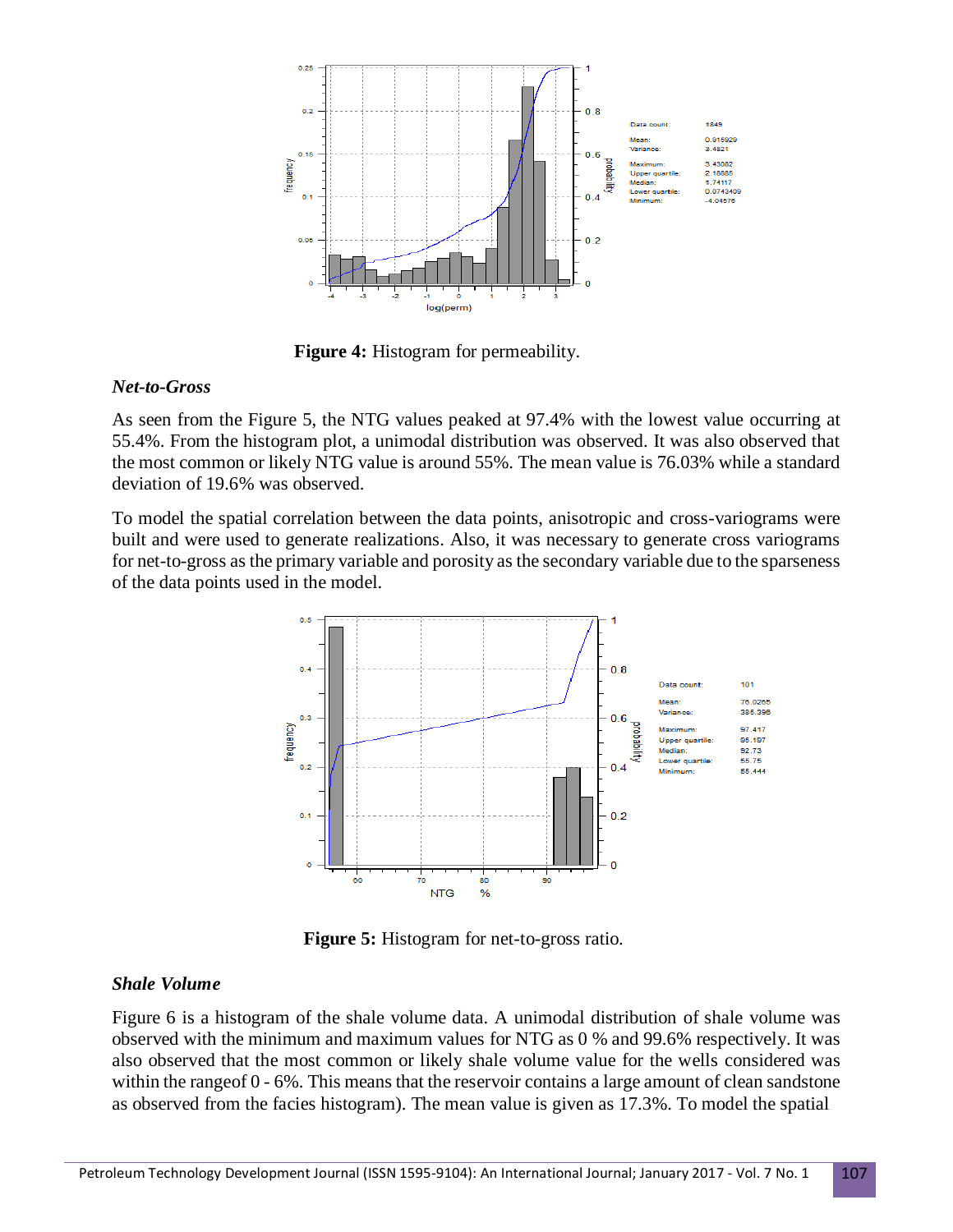correlation between the data points, an anisotropic variogram was generated for use in the realization generation.



**Figure 6:** Histogram for shale volume.

## **Geostatistical Modeling of Reservoir Properties**

To statistically estimate the reservoir properties over the entire volume of the Reservoir X model, simulation was used. Stochastic simulation was used instead of kriging so as to make it possible for the generation of multiple equiprobable realizations of the reservoir which allows for assessment of uncertainty. Table 2 shows a summary of the grid data used.

| <b>Cell Dimensions (in feet)</b>   |      |  |  |  |
|------------------------------------|------|--|--|--|
| Length                             | 400  |  |  |  |
|                                    |      |  |  |  |
| Width                              | 400  |  |  |  |
|                                    |      |  |  |  |
| <b>Thickness</b>                   | 20   |  |  |  |
| Number of Cells in the X-direction | 20   |  |  |  |
| Number of Cells in the Y-direction | 20   |  |  |  |
| Number of Cells in the Z-direction | 5    |  |  |  |
|                                    |      |  |  |  |
| <b>Total Number of Cells</b>       | 2000 |  |  |  |

| Table 2: Summary of grid data used in static modeling |  |  |
|-------------------------------------------------------|--|--|
|                                                       |  |  |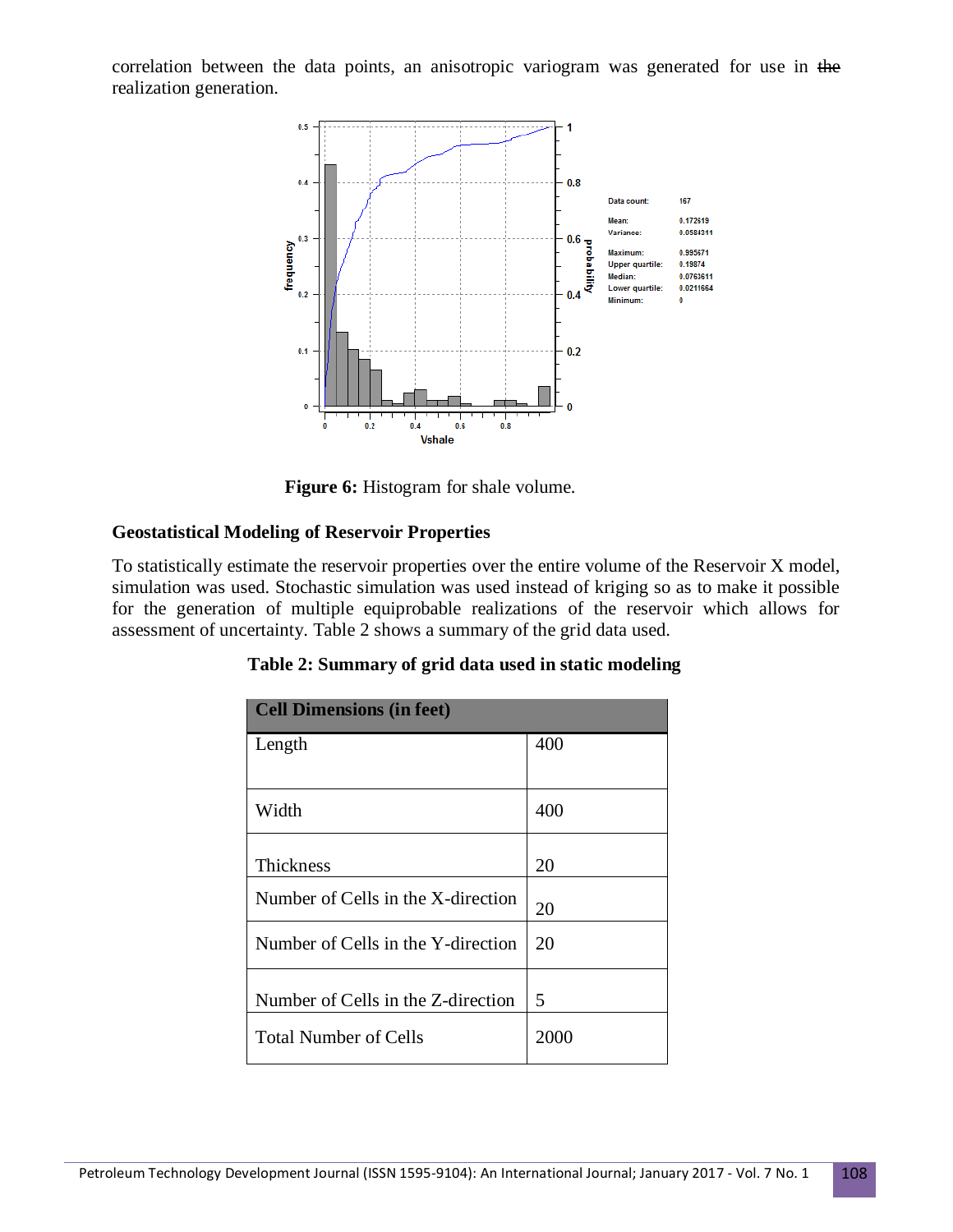# *Facies Modeling*

According to Chang<sup>11</sup>, numerous methods exist for building facies models. These methods can be used to:

- $\overline{\text{M}}$  Measure and define facies and facies models.
- $\pm$  Transfer geological information into digital data to quantify geological facies and facies models.

A reservoir characterization study was undertaken to model the facies distribution for the individual layers in the model using sample well logs, an example of which is shown in Figure 1. The Sequential Gaussian Simulation (SGSIM) was used to generate these distributions. The lithofacies distribution across the model is shown in Figure A1.

## *Petrophysical Modeling*

 $\overline{\phantom{a}}$ 

Sequential Gaussian co-simulation (COSGSIM) was used to generate five realizations of each reservoir property accessed. The parameters obtained from the variogram analysis were used in this exercise. For each property, a maximum conditioning data of 12 was used with a seed value of 14071789. Due to the sparseness of data points in the model, co-simulation was performed on these reservoir properties. These properties are porosity and shale volume, permeability and porosity, and finally net-to-gross and porosity. As discussed by Remy<sup>12</sup>, the sequential Gaussian co-simulation algorithm allows us to simulate a Gaussian variable (such as porosity and permeability) while accounting for the secondary information (such as shale volume). Figures A2 – A4 show the simulation maps for permeability, porosity and net-to-gross ratio respectively.

## **Ranking of Static Reservoir Models Built**

Five static equiprobable descriptions of each reservoir property were generated using SGEMS. Table 3 shows the results of the statistical means obtained from the realizations maps generated for porosity, absolute permeability, and net-to-gross while comparing them with the means of the properties before static simulation.

Generally, the mean values after simulation of the petrophysical properties are slightly smaller than those of the raw data. This observation may be because of the variogram parameters employed for each property. Also, the variation in the maximum and minimum average values (Table 3) suggests the extremely high and low cases of what the reservoir static model could be. Thus, the third realizations of the models of porosity, permeability and net-to-gross were used in the waterflood simulation studies.

<sup>&</sup>lt;sup>11</sup> Chang Li, (2010) Integration of Facies Models in Reservoir Simulation, Master's Thesis, The University of Texas at Austin.

 $12$ Remy N., Boucher A. and Wu J. (2009), Applied Geostatistics with SGEMS, Cambridge University Press, Cambridge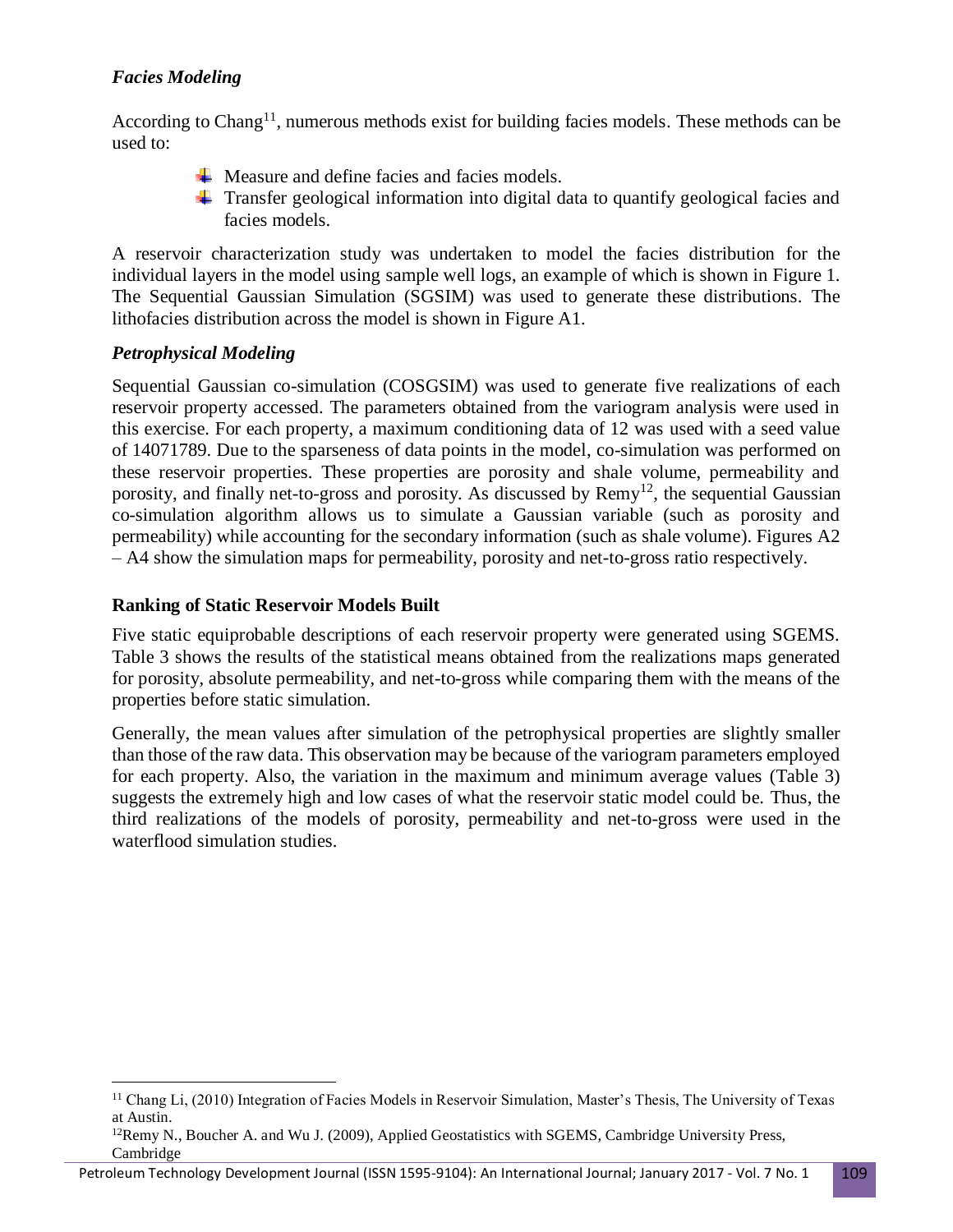|  |  |  | Table 3: Summary of the statistical means before and after building realizations |  |  |  |
|--|--|--|----------------------------------------------------------------------------------|--|--|--|
|--|--|--|----------------------------------------------------------------------------------|--|--|--|

| <b>PROPERTY</b> | <b>BEFORE COSGSIM</b> |                    | <b>AFTER COSGSIM</b> |                     | Realn.         |
|-----------------|-----------------------|--------------------|----------------------|---------------------|----------------|
|                 |                       |                    |                      |                     | No.            |
|                 |                       |                    | Minimum mean         | 0.15                | $\overline{2}$ |
| Porosity        | Mean                  | 0.24               | Mean (for all real.) | 0.19                |                |
|                 |                       |                    | Maximum mean         | 0.24                | 3              |
|                 |                       |                    | Minimum mean         | 1.86                | 5              |
|                 |                       |                    |                      | $(65.3 \text{ mD})$ |                |
| Permeability    | Mean                  | 1.92               | Mean (for all real.) | 1.82                |                |
|                 |                       | $(83.1 \text{mD})$ |                      | $(66.5 \text{mD})$  |                |
|                 |                       |                    | Maximum mean         | 1.889               | 3              |
|                 |                       |                    |                      | $(76.9 \text{mD})$  |                |
|                 |                       |                    | Minimum mean         | 68.06%              | $\overline{4}$ |
| Net to Gross    | Mean                  | 76.03%             | Mean (for all real.) | 69.11%              |                |
|                 |                       |                    | Maximum mean         | 71.05%              | 3              |

#### **Estimation of Parameters to be used for Analysis**

In this study, the effects of two factors on the reservoir waterflood performance will be analyzed. These factors are kV/kH ratio and Dykstra-Parsons Coefficient, and they quantify reservoir heterogeneity. Permeability distributions in the reservoir model were created to incorporate a range of these parameters.

#### **Horizontal and vertical permeabilities**

Permeability distributions across the reservoir model were created using geostatistical methods earlier described. Lognormal distributions were used to represent permeabilities. These permeability values are taken as the average permeability,  $k_{\text{ave}}$ , such that:

$$
k_{avg} = \sqrt[3]{k_X.k_Y.k_Z}
$$
.................  
.................  
.................  
1

Then, using a range of kV/kH ratios, for instance 0.05, 0.20, 0.40, etc., it is derived that

 = . √ 3 ------------------------------------------------------------------- 2

where 
$$
x = 0.05, 0.20, 0.40
$$
, etc.

The derivation of equation 2 is shown in Appendix B.

To obtain directional permeabilities, an assumption that permeability in the y-direction is 80% of the permeability in the x-direction was made<sup>9</sup>. Hence, horizontal permeability,  $k_H$ , is calculated as: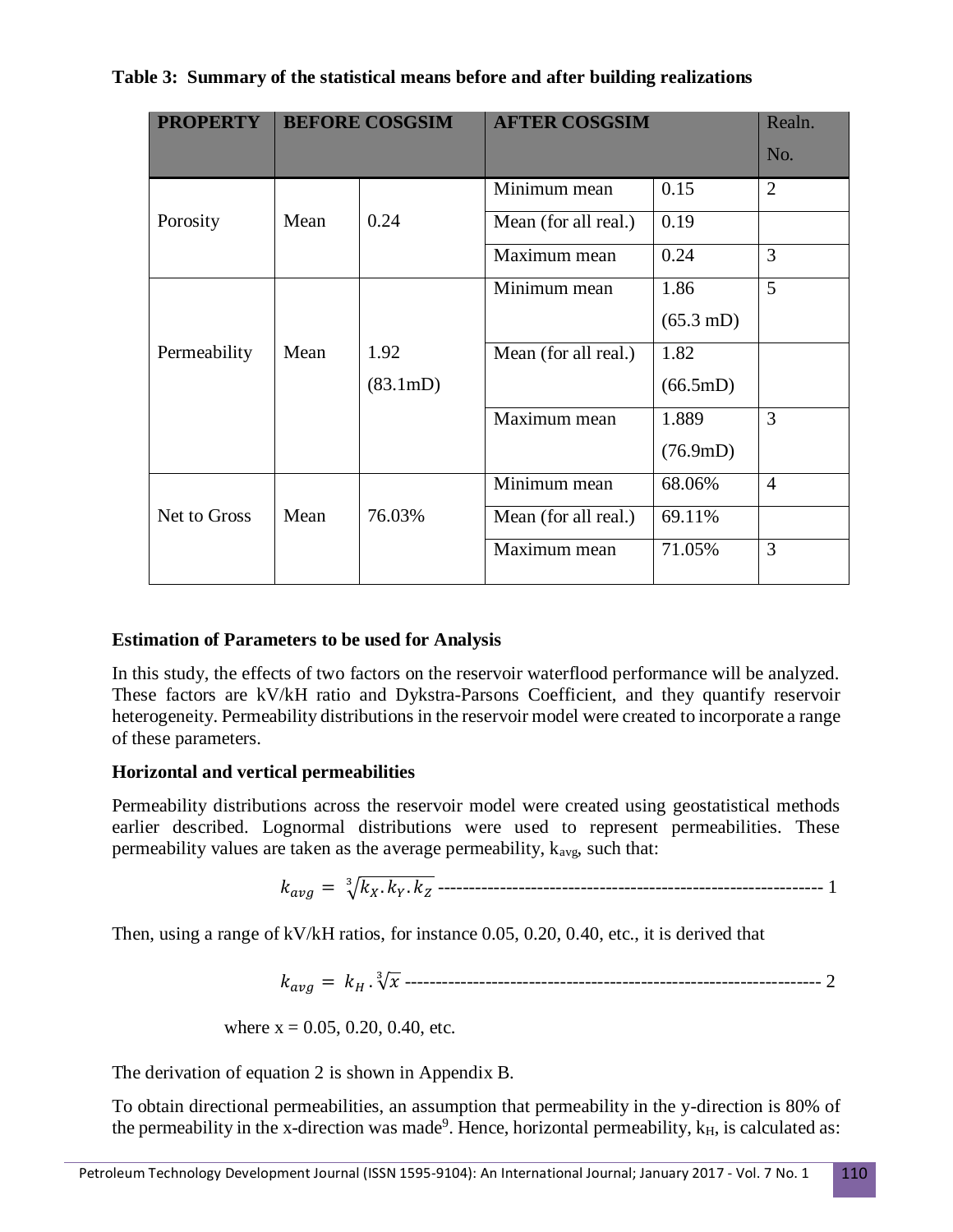$$
k_H = \sqrt{k_X \cdot k_Y}
$$
-----  
-----  
-----  
-----  
-----  
-----  
-----  
-----  
-----  
 3

Finally, permeability in the  $z -$  direction is calculated from equation 2 as:

$$
k_z = k_V = \frac{(k_{avg})^3}{k_X \cdot k_Y}
$$
.................  
1

#### **Reservoir Heterogeneity (Dykstra-Parsons Coefficient)**

To predict and interpret the displacement of reservoir of fluids during a waterflood operation, it is important to:

- $\downarrow$  describe the degree of the vertical heterogeneity in mathematical terms.
- $\ddot{+}$  describe and define the proper permeability stratification of the pay zone (layering problem).

The Dykstra-Parsons permeability variation coefficient V and the Lorenz coefficient L are the most widely used parameters in describing the vertical heterogeneity of a formation. The Lorenz coefficient is limited in that it is not a unique measure of reservoir non-uniformity.

The Dykstra-Parsons permeability variation was introduced in 1950. Generally, it is a statistical measure of non-uniformity of a set of data. It is generally applied to the property of permeability but can be extended to treat other rock properties. It characterizes the distribution of permeability around the geometric mean. The required computational procedures for determining the coefficient V<sub>DP</sub> are summarized below:

*Step 1:* Arrange the core samples in decreasing permeability sequence, i.e. in descending order.

*Step 2:* For each permeability value, get the rank data index, j.

*Step 3:* Calculate the cumulative probability distribution,  $j/(N+1)$ .

*Step 4:* Calculate the probability density function, z.

*Step 5:* Plot z-values versus permeability

*Step6:* Read the corresponding permeability values at  $z = 1$  and  $z = 0$ . These are the permeability values at 84.1% and 50% of thickness respectively and they are designated as  $k_{84.1}$  and  $k_{50.1}$ 

*Step 7:* The Dykstra-Parsons permeability variation is defined by the following expression:

 = 50− 84.1 <sup>50</sup> ------------------------------------------------------------ 5

## **Reservoir Simulation and Waterflood Performance Analysis**

#### **Reservoir Simulation Model Initialization**

The reservoir X model is an under saturated reservoir with an initial average reservoir pressure of 11305 psia. The oil initially in place (OIIP) after initialization is put at 1.792 MMSTB. The other properties of the reservoir are stated in sections 3.4 and 3.5. The reservoir model is five (5) layered, with 2000 grid cells out of which 1410 cells are active grid cells. The effects of gravity segregation as well as fluid and rock compressibilities were included in the simulation runs of the model. The start time for the simulation is June 1, 1996.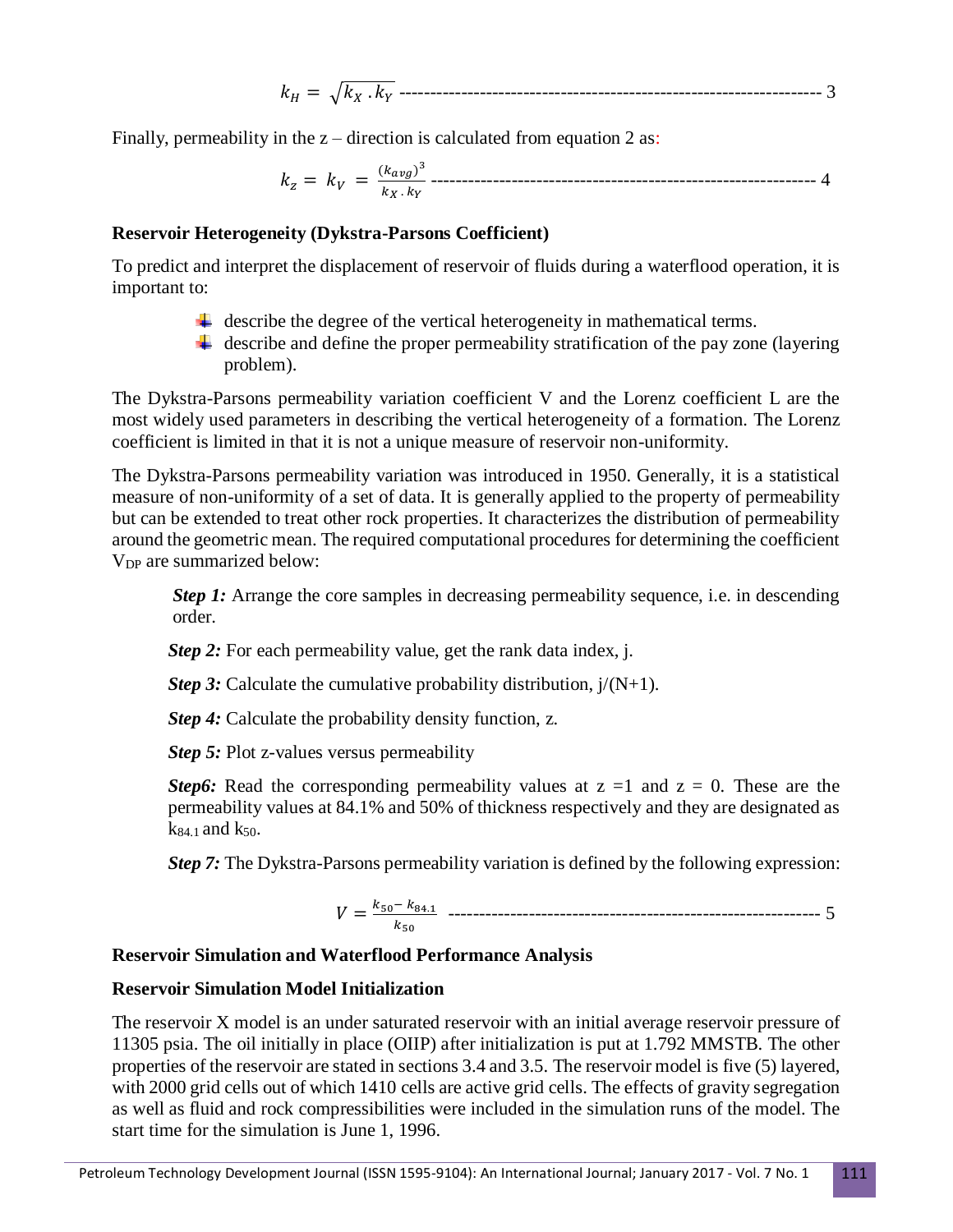## **Waterflooding of the Reservoir X**

### *Reservoir Development Plan*

The production scheme used for this reservoir model involved two stages. Firstly, the development of the field began in June 2004, with just one producer with oil flow rate of 1000 STB/day. Upon production, it was decided that waterflooding should be commenced after three (3) years of production and it was carried out for ten (10) years.

Waterflooding was carried out to increase and/or maintain reservoir pressure above bubble point (6306 psia) and increase the oil producing rate of the field. Waterflooding started in June 1999 with four (4) injectors for each of the scenarios, all injecting at a rate of 700 STB of water/day. The injectors were positioned such that the waterflood pattern approximated the regular five-spot. Water was injected into the aquifer zone (zone 5) and the producers were completed in zones 2 – 4.

These rates were used throughout the period of simulation. The economic limit for producers consists of 50 STB/day for production rate and a maximum water-cut of 0.95. This production strategy was used for analysis of the effects of kV/kH ratio and reservoir heterogeneity on waterflooding. Comparisons of waterflood performance were based on field average reservoir pressure (FPR), cumulative oil production (FOPT), and field water-cut (FWCT) for a period of thirteen (13) years (8 years of primary depletion and 5 years of waterflooding).

### *Methodology for Analyzing the Effect of kV/kH Ratio (kV/kH) on Waterflood Performance*

Four kV/kH ratios were selected and their effect on the waterflood performance analyzed. They are:

- ₩. kV/k<sup>H</sup> ratio of 0.001 **(kVkH\_0.001),**
- ۰. kV/k<sup>H</sup> ratio of 0.01**(kVkH\_0.01),**
- ۰. kV/k<sup>H</sup> ratio of 0.10**(kVkH\_0.1),** and
- ۰. kV/k<sup>H</sup> ratio of 0.60**(kVkH\_0.60).**

The base case of the kV/kH ratios is 0.6.

### *Methodology for Analyzing Effect of Reservoir Heterogeneity (Dysktra-Parsons Coefficient, VDP) on Waterflood Performance*

The Dysktra-Parsons Coefficient, abbreviated as  $V_{DP}$  in this study, was used as a measure of the heterogeneity of the reservoir. For the base case of kV/kH ratios, kV/kH = 0.60, five Dysktra-Parsons Coefficients (**VDP**) were chosen. They are:

- Dysktra-Parsons Coefficient of 0.40 (**VDP\_0.4**),
- Dysktra-Parsons Coefficient of 0.50 (**VDP\_0.5**),
- Dysktra-Parsons Coefficient of 0.70 (**VDP\_0.7**), and
- Dysktra-Parsons Coefficient of 0.90 (**VDP\_0.9**).

The base case of Dysktra-Parsons coefficients is 0.70.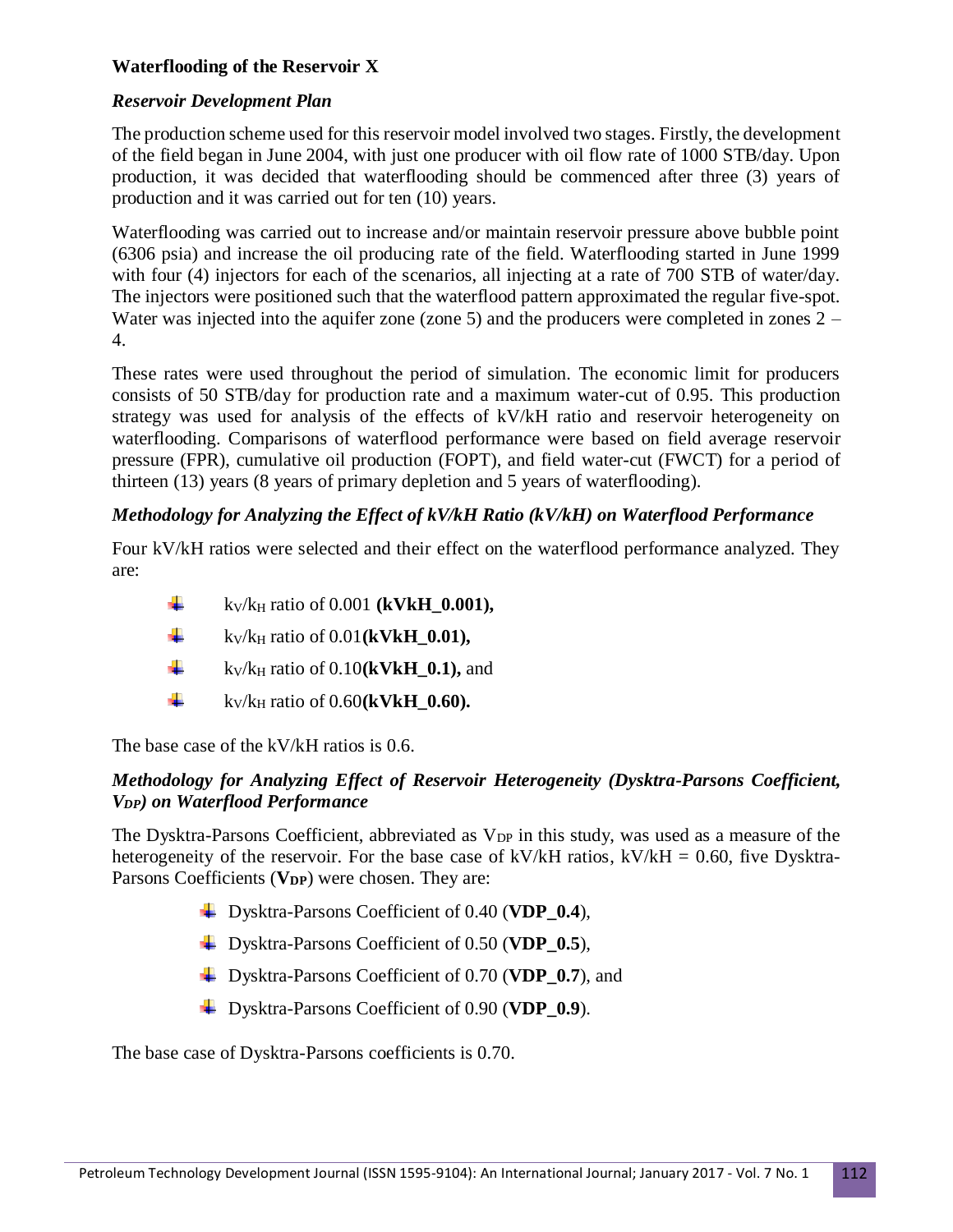## **RESULTS AND DISCUSSION**

## **Analysis of Waterflood Performance**

In this section, the results obtained from the waterflooding of the Reservoir X are presented and analyzed. The results showing effect of kV/kH ratios on waterflood performance are compared and discussed first, followed by those on the effects of reservoir heterogeneity.

## **Effect of kV/kH Ratios on Waterflood Performance**

The presented pattern scenario is the regular five-spot pattern.

## *Effect of kV/kH Ratios on the Field Oil Producing Rate (FOPR)*

Figure 7 is a plot of oil producing rate of the field vs. time for a five-spot waterflood considering four kV/kH ratios  $-0.001$ , 0.01, 0.1 and 0.6. Simulation was carried out for thirteen (13) years  $$ three (3) years of primary production and ten (10) years of waterflood. As earlier stated, the total production rate from the wells was fixed at 1000 stb/day and the total injection rate at 2800 stb/day (700 stb/day for each injector) for all scenarios.

Generally, it was seen that cases with lower kV/kH ratios had lower oil production rate when compared to cases with higher kV/kH ratios. This is because for reservoirs with low vertical-tohorizontal permeability ratios, there is poor reservoir fluid transmissibility in the vertical direction from one zone to another. This results in poor mobility/sweep efficiency of the injected water and hence lowers oil production rates.



**Figure 7:** Plot of field oil production rate vs. time for different  $k_V/k_H$  ratios.

However, cases with higher kV/kH ratios show higher oil production rate compared to cases with lower kV/kH ratios due to good vertical transmissibility between layers due to good communication between zones in the reservoir.

Figures 8 - 11 are maps showing the distribution of oil saturation across zone 3 of the Reservoir X at the end of simulation (01/01/2009) for all kV/kH cases analyzed – Cases KVKH 0.001, 0.01, 0.1, 0.6. It is clearly observed that for cases KVKH 0.001 and 0.01, the oil saturation in cells around the producers was very low (very close to zero). This was because, for these cases, there was limited crossflow/transmission of oil from neighboring zones in the vertical and horizontal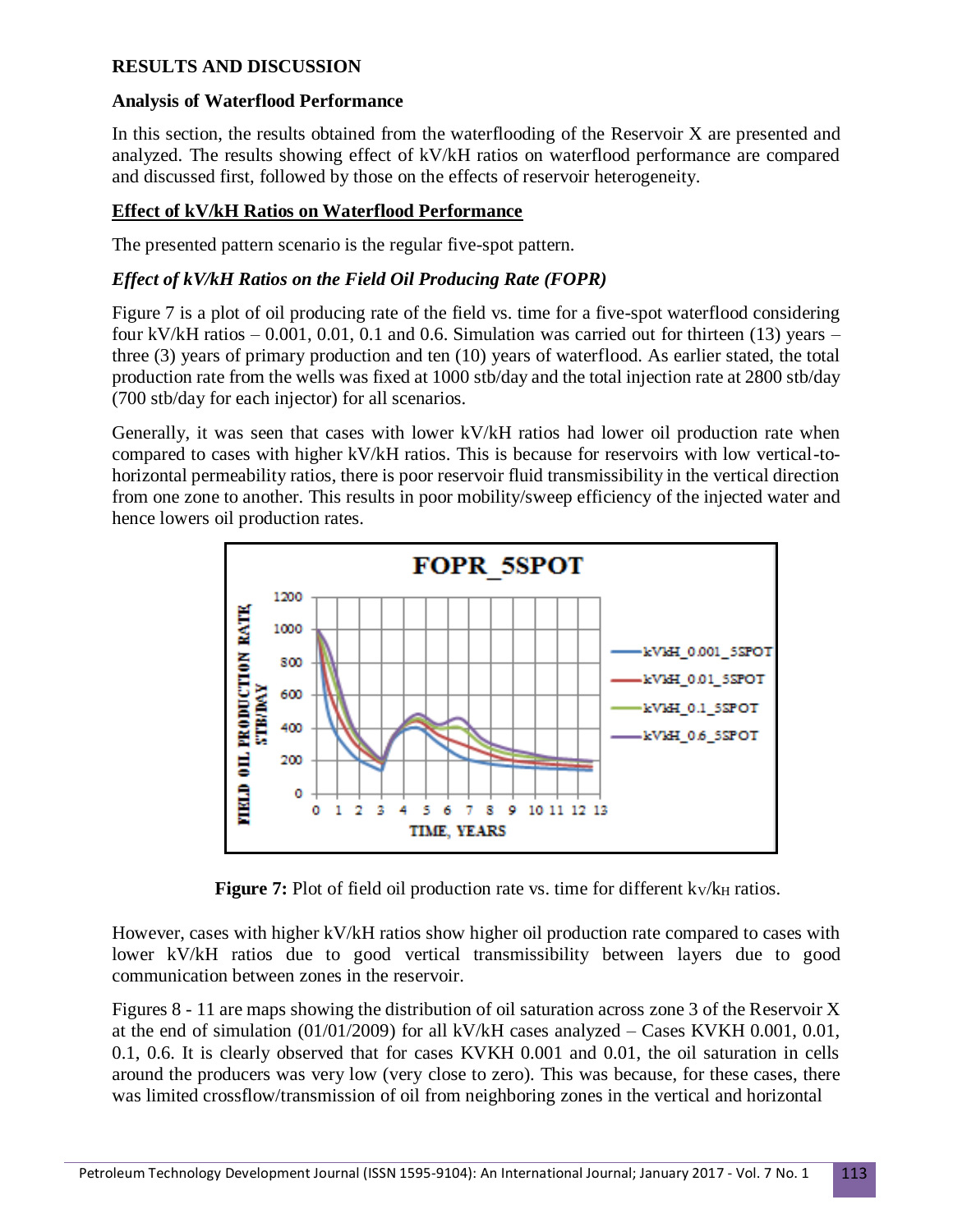directions. Hence there was poor replenishment of already depleted reservoir zones by oil from neighboring zones throughout the period of simulation.

However, for cases with good kV/kH ratio (Cases KVKH 0.001 and 0.01), the oil saturations in cells around the production wells are between the ranges of  $0.11 - 0.55$  even at the end of simulation (a period of oil withdrawal from those zones). This is because there is better flow of oil in the horizontal and vertical directions from neighboring zones to replenish already depleted zones.



**Figure 8:** Map showing the distribution of oil saturation across zone 3 of the Reservoir X and the location of producers at the end of simulation (01/01/2009) for kV/kH case KVKH\_0.001.



**Figure 9:** Map showing the distribution of oil saturation across zone 3 of the Reservoir X and the location of producers at the end of simulation (01/01/2009) for kV/kH case KVKH 0.01.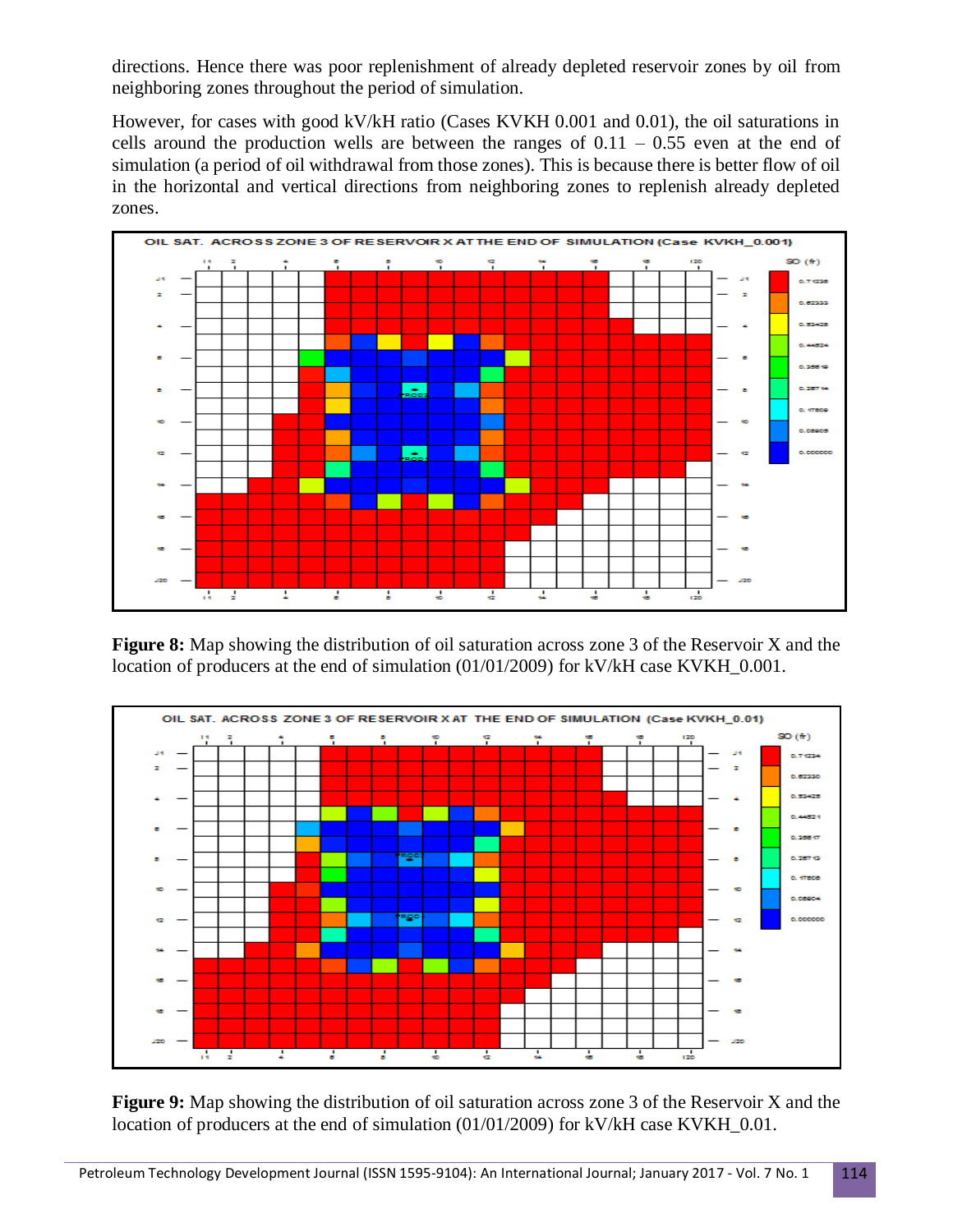

**Figure 10**: Map showing the distribution of oil saturation across zone 3 of the Reservoir X and the location of producers at the end of simulation (01/01/2009) for kV/kH case KVKH\_0.1.



Figure 11: Map showing the distribution of oil saturation across zone 3 of the Reservoir X and the location of producers at the end of simulation (01/01/2009) for kV/kH case KVKH\_0.6.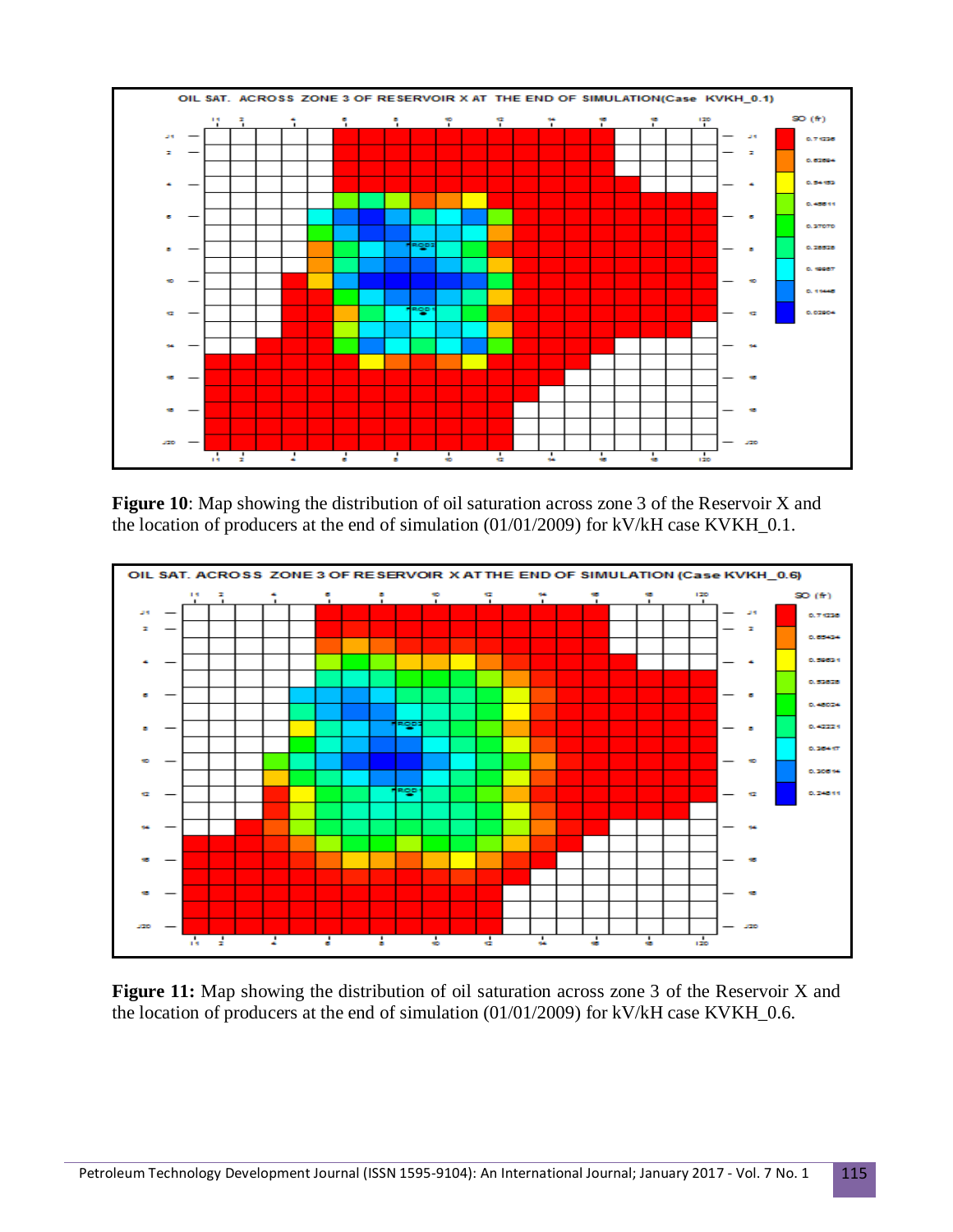### *Effect of kV/kH Ratios on Cumulative Oil Production (FOPT)*

Figure 12 is a plot of cumulative oil production vs. time for the five-spot waterflood considering four kV/kH ratios  $-0.001$ , 0.01, 0.1 and 0.6. Note that waterflood for each kV/kH ratio was simulated for ten (10) years. The results show that cumulative oil production improves with increasing kV/kH ratio (with approximately 300 MSTB, 360 MSTB, 405 MSTB and 425 MSTB for the kV/kH ratio scenarios of 0.001, 0.01, 0.1 and 0.6 respectively). This is because the sweep efficiency of the waterflood improves with better kV/kH ratios. This is due to improved crossflow/fluid transmissibility between layers from non-depleted zones to already depleted zones within the reservoir. Better sweep efficiency could also lead to lower water-cut which was observed for these cases at the end of simulation.



**Figure 12:** Plot of field cumulative oil production vs. time for different k<sub>V</sub>/k<sub>H</sub> ratios.

#### *Effect of kV/kH Ratios on Reservoir Pressure (FPR)*

Figure 13 is a plot of average reservoir pressure of the Reservoir X vs. time for the five-spot waterflood considering four kV/kH ratios  $-0.001, 0.01, 0.1$  and 0.6. Waterflood for each kV/kH ratio was simulated for ten (10) years. From the figure, it is observed that higher kV/kH ratios showed lower pressure decline. Case kVkH\_0.60 has the lowest pressure decline while Case kVkH\_0.001 has the highest pressure decline throughout the period of simulation. This can be attributed to the fact that there is little communication between the zones for reservoirs with low kV/kH ratios and hence lower pressure maintenance. Recall that injected water moves preferentially in the vertical upward direction due to gravity. A high kV/kH ratio implies good vertical communication between reservoir zones and hence easier movement of injection water vertically. This results in better pressure maintenance. Also, the injected water would flow into non-injected zones, thus improving pressure maintenance.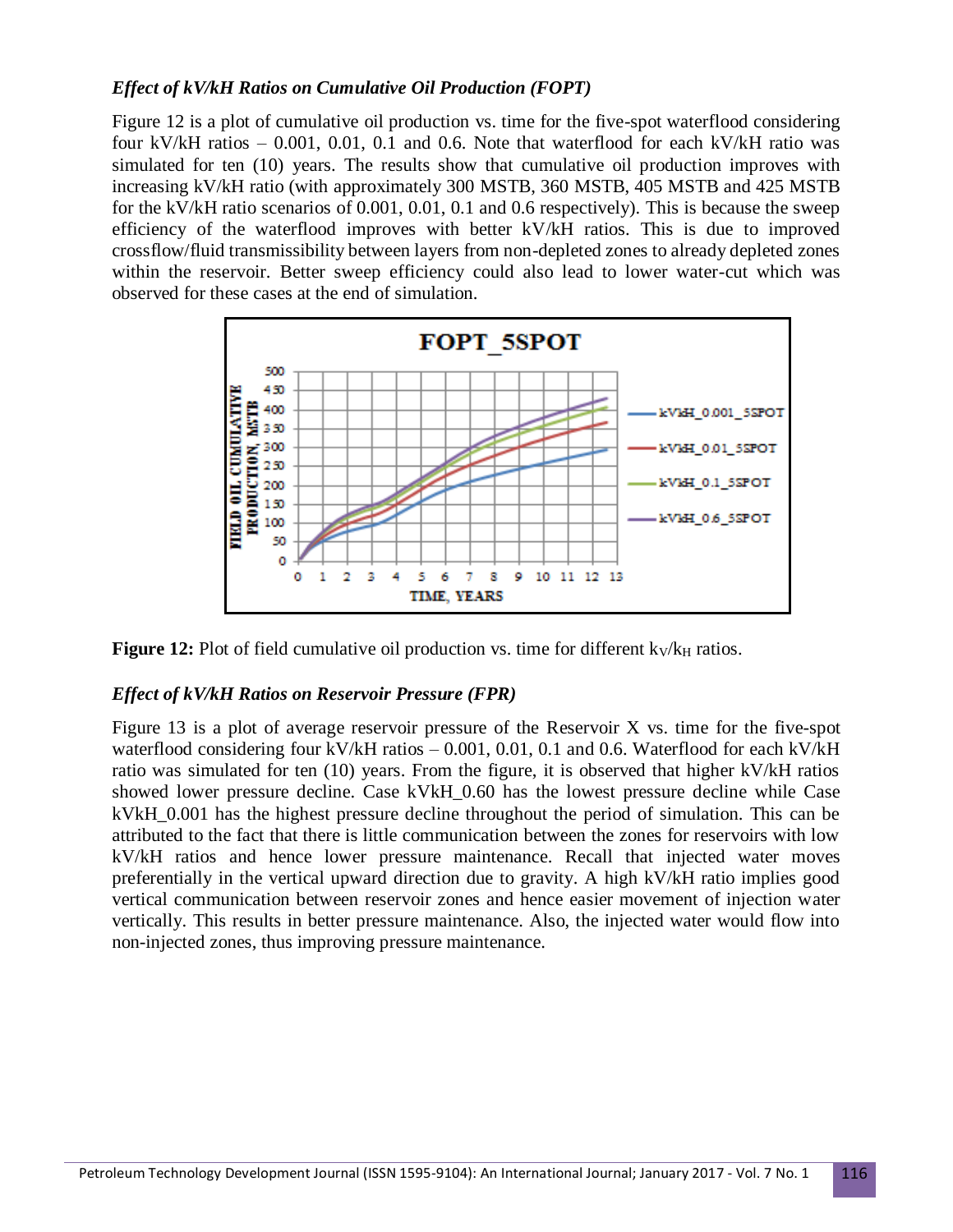

**Figure 13:** Plot of field pressure vs. time for different  $k_V/k_H$  ratios.

## *Effect of kV/kH Ratios on Field Water-Cut (FWCT)*

Figure 14 shows a plot of field water-cut vs. time of all the kV/kH cases studied for the five-spot. It is seen that for all scenarios analyzed, all kV/kH cases showed no significant water breakthrough prior to waterflooding until around five (5) years of production. The trend of field water-cut for all the scenarios of waterflood considered is observed to be like the highest water-cut of less than 80% at the end of simulation. This is because the number of injectors and injection rate for each scenario are the same.



**Figure 14:** Plot of field water-cut vs. time for different k<sub>V</sub>/k<sub>H</sub> ratios.

Also observed is that for all scenarios, increasing kV/kH ratios lead to higher water-cut. This is because the sweep efficiency in all zones improves with increasing kV/kH ratios, since there is increased communication between the zones. This can substantially increase water production at the producers and subsequently, field water-cut. For cases of very low kV/kH ratios (kVkH\_0.001 and kVkH  $0.01$ ), there is poor communication between zones and hence, lower water production.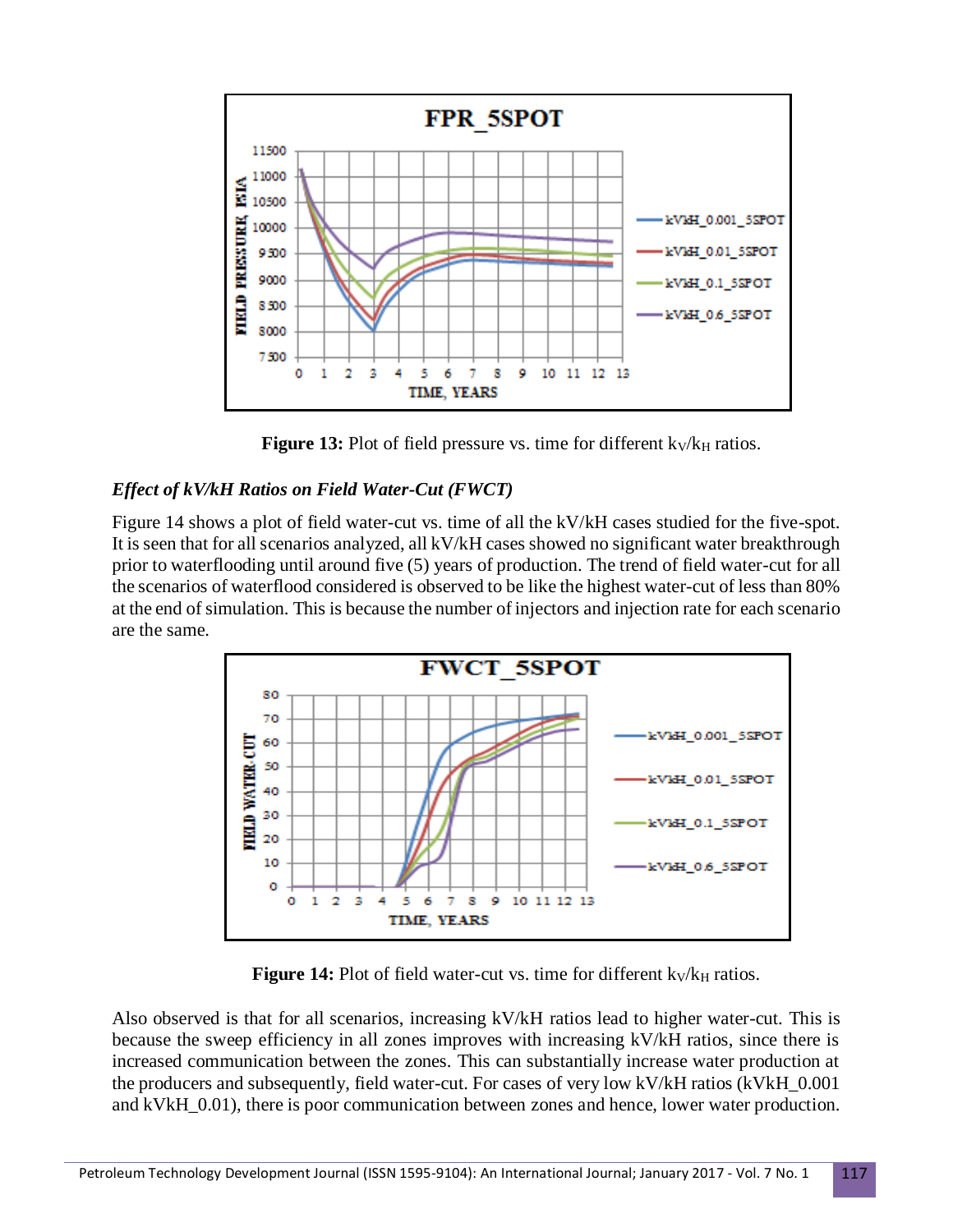### **Effect of Reservoir Heterogeneity on Waterflood Performance**

Under this section, the impact of reservoir heterogeneity (measured using the Dykstra-Parsons coefficient) on waterflood is analyzed. Reservoir heterogeneity is based on distribution of permeabilities and  $V_{DP}$  and the kV/kH ratio for all cases considered was set at 0.60. From results obtained, it was seen that the waterflood scheme performed better based on degree of heterogeneity. This shows that reservoir heterogeneity plays a vital role in waterflood performance. The waterflood pattern employed was the five-spot pattern.

### *Effect of Reservoir Heterogeneity on Oil Production Rate (FOPR)*

Figure 15 is a plot of field oil production rate vs. time for all cases of reservoir heterogeneity studied. The plots show that cases with lower coefficients of heterogeneity (VDP\_0.4 and VDP\_0.5) have higher oil rate throughout the simulation period than for cases with higher heterogeneity. Generally, it is observed that the more heterogeneous the reservoir is, the lower the oil production rate with time when compared to reservoirs which are less heterogeneous. This is because factors that contribute to reservoir heterogeneity such as variation in permeability and porosity within the reservoir sands caused mainly by presence of shale and cemented sandstones result in poor horizontal and vertical sweep and hence a substantial amount of oil is bypassed by the injected water. Reservoirs which are less heterogeneous tend to show better injectivity and productivity than reservoirs which have a higher degree of heterogeneity. This is because for these reservoirs, for a given level of good horizontal and vertical cross–flow between reservoirs layers and zones which allow replenishment of depleted zones by neighboring zones, the injected and produced fluids flow easily through pore spaces due to lack of flow barriers caused by presence of shale and cemented sandstones.



**Figure 15: Plot of field oil production rate vs. time for different V<sub>DP</sub> scenarios.** 

## *Effect of Reservoir Heterogeneity on Field Water-Cut (FWCT)*

Figure 16 is a plot of field water-cut vs. time for all cases of reservoir heterogeneity studied. From the plot, it is observed that the field water-cut decreases significantly with increasing heterogeneity after waterflooding. This is because, with increase in reservoir heterogeneity, there is poorer displacement efficiency of reservoir fluids. This can result in reduced water production as observed for cases with higher heterogeneity (VDP\_0.7 and VDP\_0.9).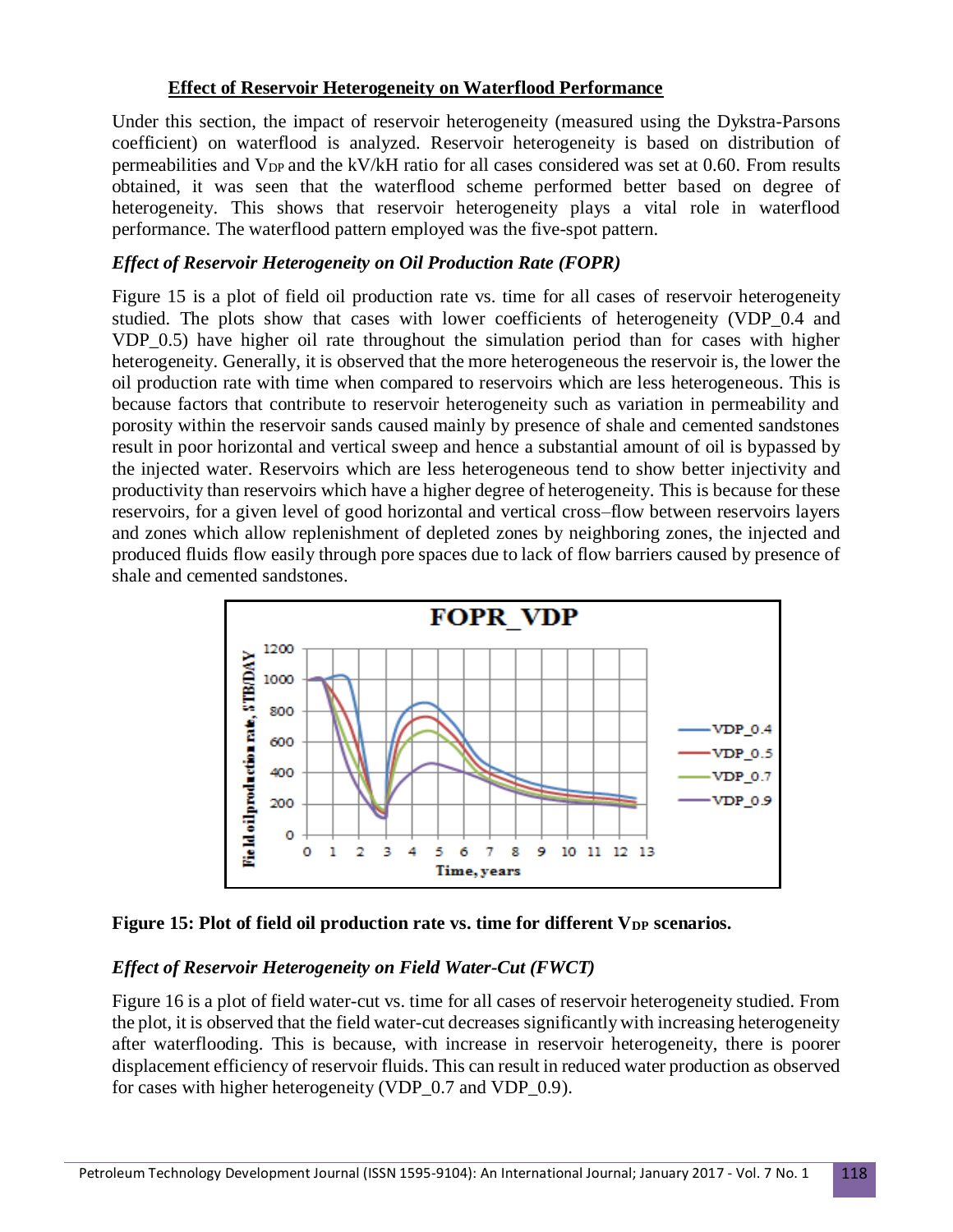

**Figure 16: Plot of field water-cut vs. time for different V<sub>DP</sub> scenarios.** 

For scenarios with lower coefficient of heterogeneity (VDP\_0.4 and VDP\_0.5), it is observed that the general trend in field water-cut throughout the period of simulation is higher in comparison to cases with higher heterogeneity. This is because injected water flows easily through the pore spaces of reservoirs with lesser degree of heterogeneity. In such reservoirs, there is lack of flow barriers caused by presence of shale and cemented sandstones across the reservoir rocks, thus resulting in better movement of injected water. This could also lead to higher water-cut as injected water flows quite easily to the producers.

## *Effect of Reservoir Heterogeneity on Cumulative Oil Production (FOPT)*

Figure 17 is a plot of Reservoir X cumulative production vs. time for the  $V_{DP}$  scenarios analyzed – 0.4, 0.5, 0.7, and 0.9. All scenarios analyzed show that cumulative oil production decreases with increasing reservoir heterogeneity. Factors that contribute to reservoir heterogeneity, such as variations in permeability and porosity within the reservoir sands caused mainly by presence of shale and cemented sandstones, can cause poor movement of reservoir oil/gas and injected water.



**Figure 17:** Plot of field cumulative production vs. time for all V<sub>DP</sub> scenarios.

Prior to waterflooding, it was observed that cases VDP\_0.4, VDP\_0.5 and VDP\_0.7 (cases with lesser reservoir heterogeneity) had similar cumulative oil recovery than case VDP\_0.9. This is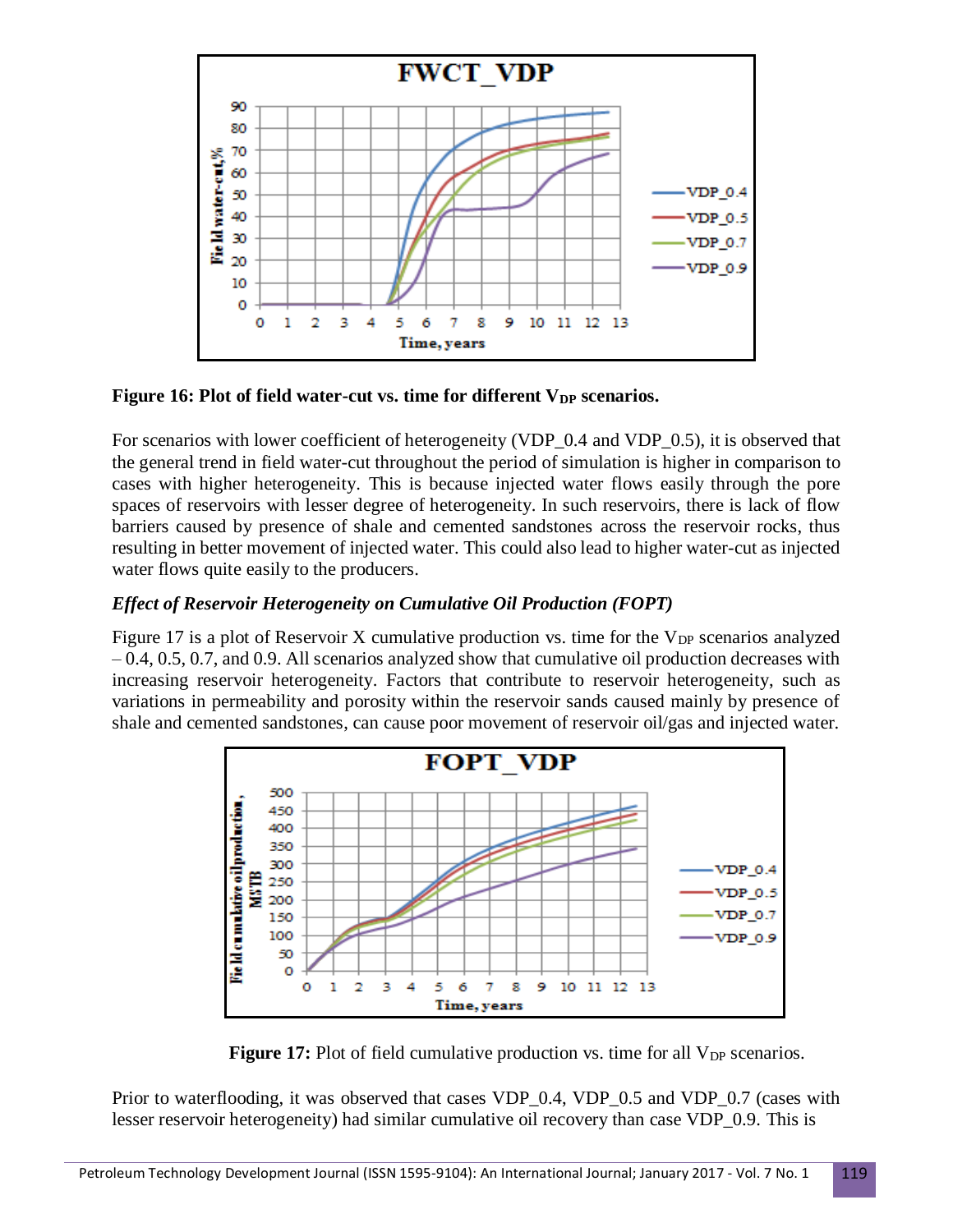because reservoir fluids move easily through pore spaces of less heterogeneous reservoirs than those of more heterogeneous reservoirs. Also upon waterflooding after 3 years of primary production, it was observed that cumulative oil production also decreased with increasing reservoir heterogeneity. This is because displacement efficiency of oil by the injected water decreased with increasing reservoir heterogeneity. This resulted in bypassed oil and thus lower cumulative oil production with time.

Reservoirs which are less heterogeneous tend to better injectivity and productivity than reservoirs with a higher degree of heterogeneity. This is because for these reservoirs, for a given level of good horizontal and vertical cross–flow between reservoir layers and zones which allow replenishment of depleted zones by neighboring zones, the injected and produced fluid flow easily through pore spaces due to absence of flow barriers caused by presence of shale and cemented sandstones.

## *Effect of Reservoir Heterogeneity on Reservoir Pressure (FPR)*

Figure 18 is a plot of average reservoir pressure of Reservoir X vs. time for the  $V_{DP}$  scenarios analyzed  $-0.4$ , 0.5, 0.7, and 0.9. Note that waterflood for each  $V_{DP}$  scenario was simulated for ten (10) years after three (3) years of primary production. It should also be noted that reservoir pressure in any waterflood operation is a function of voidage replacement of already produced fluids by injected water.

It is clearly seen that the profile of average reservoir pressure, FPR, is better maintained with decreasing reservoir heterogeneity. This is due to the presence of barriers to fluid flow in reservoirs with higher degree of heterogeneity, resulting in poor voidage replacement. Hence, reservoirs with lesser degree of heterogeneity have better pressure maintenance/increase due to easier movement of injected fluids within reservoir pore spaces, and hence better voidage replacement. These are all indicators of a good waterflood performance.



**Figure 18:** Plot of field pressure vs. time for different V<sub>DP</sub> scenarios.

# **CONCLUSIONS**

1. It is observed that permeability anisotropy affects waterflood performance. Lower kV/kH ratio across a reservoir implies less likelihood of vertical cross-flow between layers. In these cases, there is poor reservoir fluid transmissibility in the vertical direction from one zone to another. This results in poor mobility/sweep efficiency of the injected water, and hence lowers oil production rates. However, cases with higher kV/kH ratios show higher oil producing rate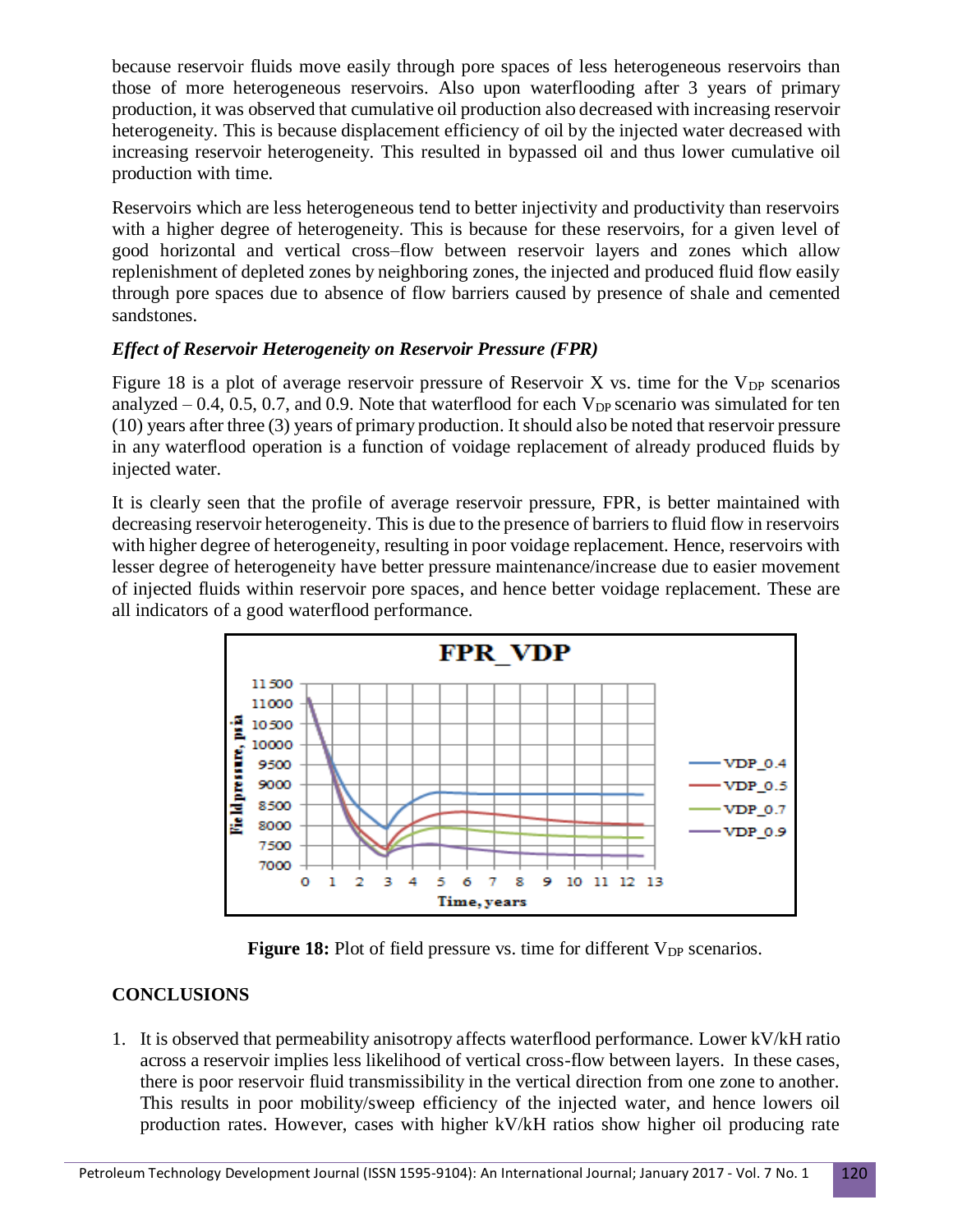compared to cases with lower kV/kH ratios due to good vertical transmissibility between layers because of good communication between zones in the reservoir.

- 2. For a reservoir with good kV/kH ratios, there is better pressure maintenance upon waterflooding. This is because injected water moves preferentially in the vertical upwards direction due to gravity. A high kV/kH ratio implies good vertical communication between reservoir zones and hence easier movement of injection water vertically.
- 3. Reservoir lateral and vertical heterogeneity affects injection and production from an oilbearing system. The more heterogeneous a reservoir is, the more difficult it is to inject water and produce oil from it. This is because factors that contribute to reservoir heterogeneity, such as variation in permeability and porosity within the reservoir sands, caused mainly by presence of shale and cemented sandstones, result in poor horizontal and vertical sweep and hence the injected water bypasses much oil.

### **NOMENCLATURE**

- $V_{DP} = Dykstra-Parsons Coefficient, dimensionless$
- BHP = Bottom-Hole Pressure, psia
- FOPR = Field Oil Production Rate, STB/D
- FOPT = Field Oil Production Total, STB
- $FWCT = Field Water-Cut, %$
- FPR = Field Pressure, psia.

#### **APPENDIX**

#### **Appendix A**



**Figure A1:** Simulation map of facies distribution across the Reservoir X model.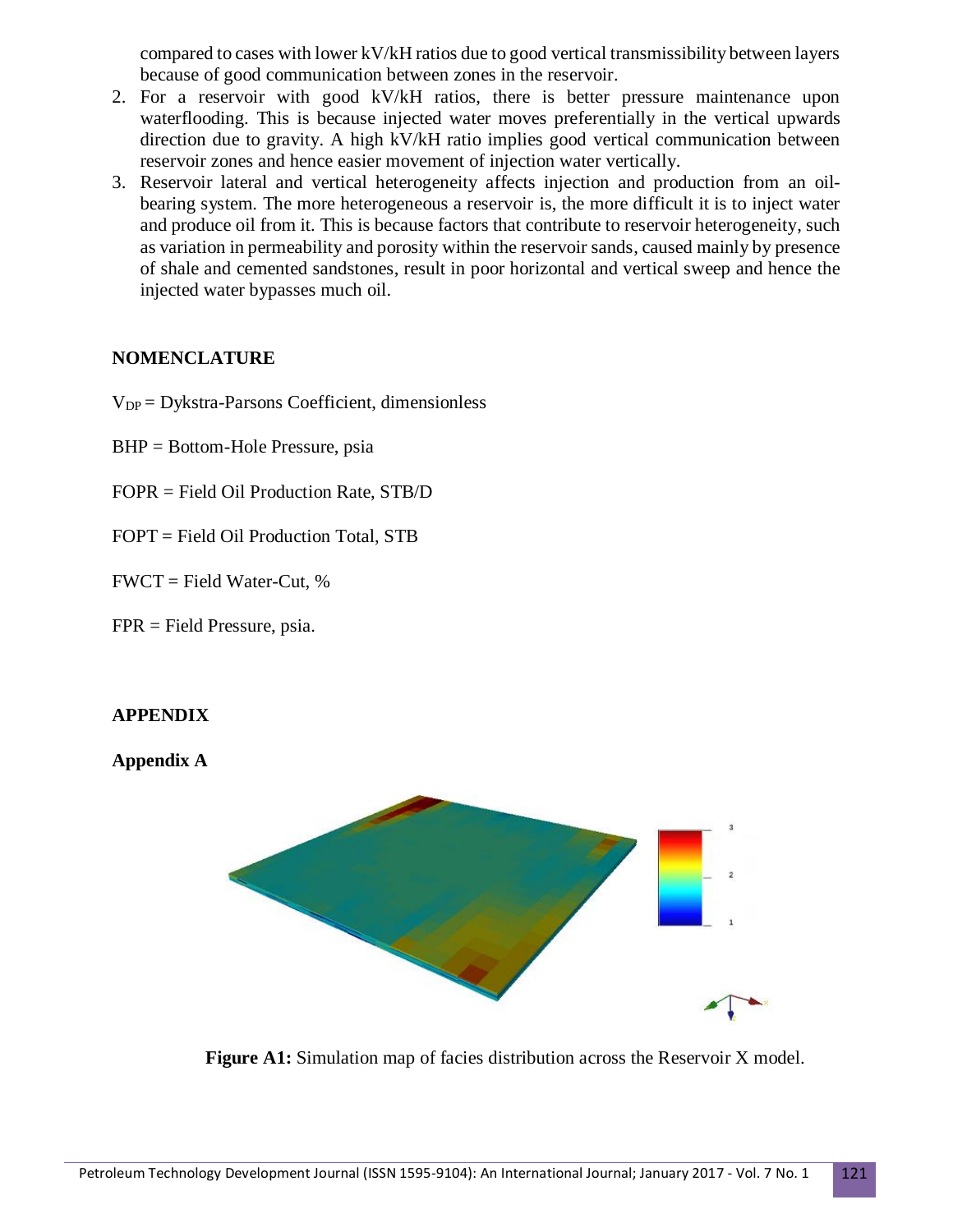

Figure A2: Simulation map showing permeability distribution across the Reservoir X model.



**Figure A3:** Simulation map showing porosity distribution across the Reservoir X model.



**Figure A4:** Simulation map showing net-to-gross distribution across the Reservoir X model.